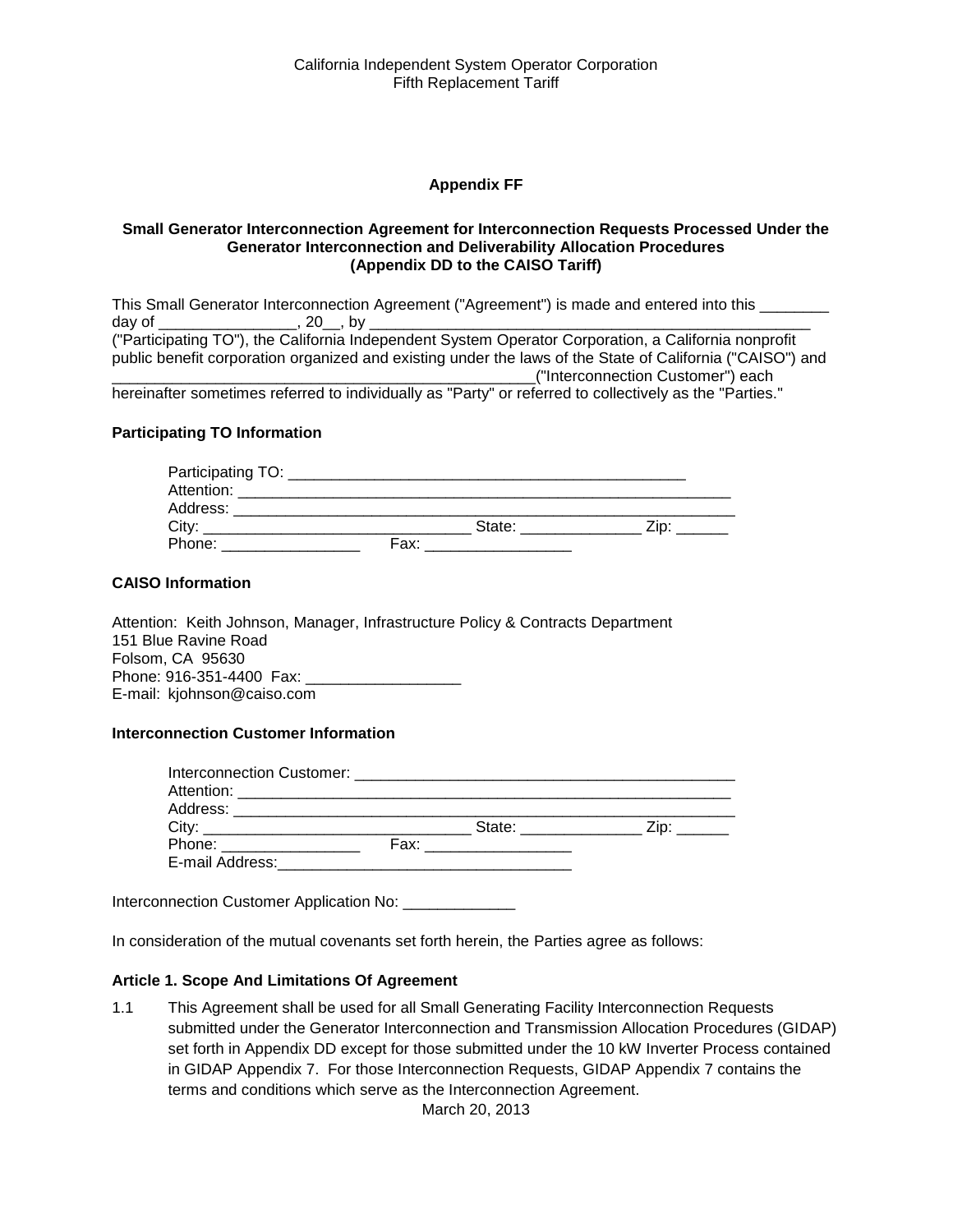- 1.2 This Agreement governs the terms and conditions under which the Interconnection Customer's Small Generating Facility will interconnect with, and operate in parallel with, the Participating TO's Transmission System.
- 1.3 This Agreement does not constitute an agreement to purchase or deliver the Interconnection Customer's power. The purchase or delivery of power and other services that the Interconnection Customer may require will be covered under separate agreements, if any. The Interconnection Customer will be responsible for separately making all necessary arrangements (including scheduling) for delivery of electricity in accordance with the CAISO Tariff.
- 1.4 Nothing in this Agreement is intended to affect any other agreement between or among the Parties.

## 1.5 Responsibilities of the Parties

- 1.5.1 The Parties shall perform all obligations of this Agreement in accordance with all Applicable Laws and Regulations, Operating Requirements, and Good Utility Practice. The Parties shall use the Large Generator Interconnection Agreement (CAISO Tariff Appendix CC) to interpret the responsibilities of the Parties under this Agreement.
- 1.5.2 The Interconnection Customer shall construct, interconnect, operate and maintain its Small Generating Facility and construct, operate, and maintain its Interconnection Facilities in accordance with the applicable manufacturer's recommended maintenance schedule, and in accordance with this Agreement, and with Good Utility Practice.
- 1.5.3 The Participating TO shall construct, operate, and maintain its Interconnection Facilities and Upgrades in accordance with this Agreement, and with Good Utility Practice. The CAISO and the Participating TO shall cause the Participating TO's Transmission System to be operated and controlled in a safe and reliable manner and in accordance with this Agreement.
- 1.5.4 The Interconnection Customer agrees to construct its facilities or systems in accordance with applicable specifications that meet or exceed those provided by the National Electrical Safety Code, the American National Standards Institute, IEEE, Underwriter's Laboratory, and Operating Requirements in effect at the time of construction and other applicable national and state codes and standards. The Interconnection Customer agrees to design, install, maintain, and operate its Small Generating Facility so as to reasonably minimize the likelihood of a disturbance adversely affecting or impairing the system or equipment of the Participating TO and any Affected Systems. The Interconnection Customer shall comply with the Participating TO's Interconnection Handbook. In the event of a conflict between the terms of this Agreement and the terms of the Participating TO's Interconnection Handbook, the terms in this Agreement shall govern.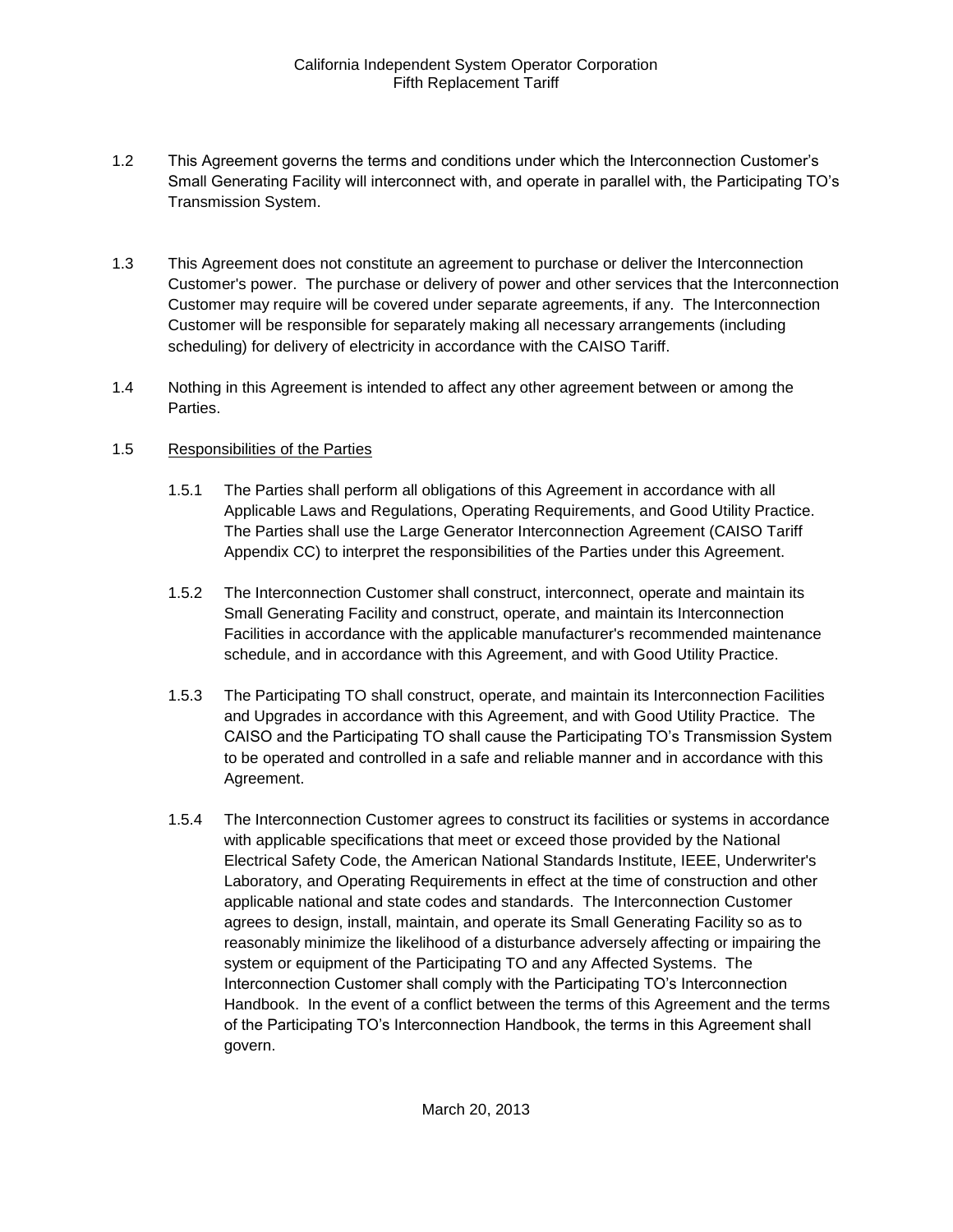- 1.5.5 Each Party shall operate, maintain, repair, and inspect, and shall be fully responsible for the facilities that it now or subsequently may own unless otherwise specified in the Attachments to this Agreement. Each Party shall be responsible for the safe installation, maintenance, repair and condition of their respective lines and appurtenances on their respective sides of the point of change of ownership. The Participating TO and the Interconnection Customer, as appropriate, shall provide Interconnection Facilities that adequately protect the CAISO Controlled Grid, the Participating TO's electric system, the Participating TO's personnel, and other persons from damage and injury. The allocation of responsibility for the design, installation, operation, maintenance and ownership of Interconnection Facilities shall be delineated in the Attachments to this Agreement.
- 1.5.6 The Participating TO and the CAISO shall coordinate with Affected Systems to support the interconnection.
- 1.5.7 [This provision is intentionally omitted.]

## 1.6 Parallel Operation Obligations

Once the Small Generating Facility has been authorized to commence parallel operation, the Interconnection Customer shall abide by all rules and procedures pertaining to the parallel operation of the Small Generating Facility in the CAISO Balancing Authority Area, including, but not limited to; 1) the rules and procedures concerning the operation of generation set forth in the CAISO Tariff for the CAISO Controlled Grid and; 2) the Operating Requirements set forth in Attachment 5 of this Agreement.

## 1.7 Metering

The Interconnection Customer shall be responsible for the reasonable and necessary cost for the purchase, installation, operation, maintenance, testing, repair, and replacement of metering and data acquisition equipment specified in Attachments 2 and 3 of this Agreement. The Interconnection Customer's metering (and data acquisition, as required) equipment shall conform to applicable industry rules and Operating Requirements.

## 1.8 Reactive Power

- 1.8.1 The Interconnection Customer shall design its Small Generating Facility to maintain a composite power delivery at continuous rated power output at the terminals of each generating unit at a power factor within the range of 0.95 leading to 0.90 lagging, unless the CAISO has established different requirements that apply to all similarly situated generators in the CAISO Balancing Authority Area on a comparable basis. The requirements of this paragraph shall not apply to wind generators and the requirements of Attachment 7 shall apply instead.
- 1.8.2 Payment to the Interconnection Customer for reactive power that the Small Generating Facility provides or absorbs when the CAISO requests the Interconnection Customer to operate its Small Generating Facility outside the range specified in article 1.8.1 will be made by the CAISO in accordance with the applicable provisions of the CAISO Tariff.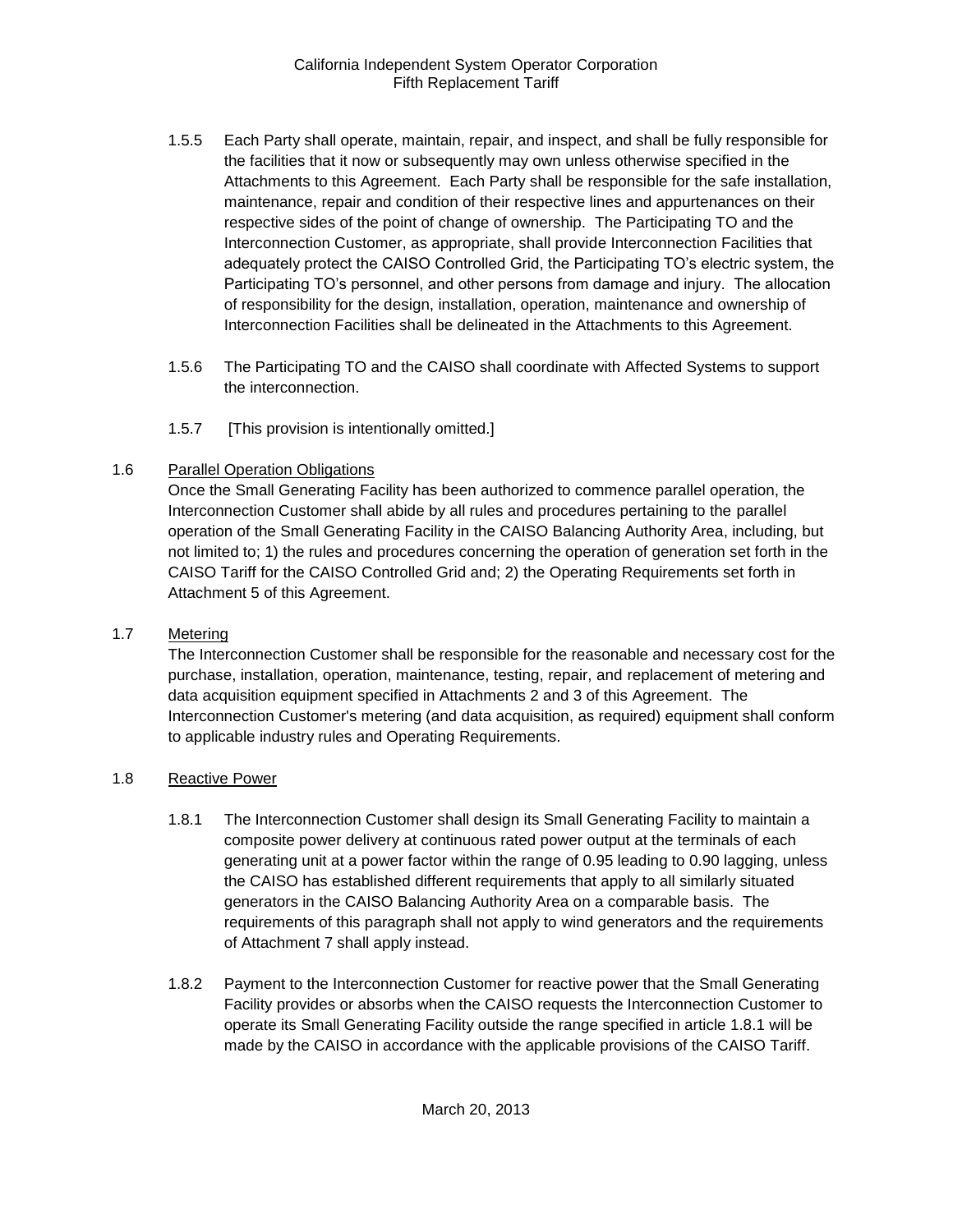1.9 Capitalized terms used herein shall have the meanings specified in the Glossary of Terms in Attachment 1 or the body of this Agreement.

#### 1.10 TP Deliverability

To the extent that an Interconnection Customer is eligible for and has been allocated TP Deliverability pursuant to Section 8.9 of the GIDAP, the Interconnection Customer's right to retain such allocated TP Deliverability shall be contingent upon satisfying the obligations set forth in Section 8.9.3 of the GIDAP.

#### **Article 2. Inspection, Testing, Authorization, And Right Of Access**

- 2.1 Equipment Testing and Inspection
	- 2.1.1 The Interconnection Customer shall test and inspect its Small Generating Facility and Interconnection Facilities prior to interconnection. The Interconnection Customer shall notify the Participating TO and the CAISO of such activities no fewer than five (5) Business Days (or as may be agreed to by the Parties) prior to such testing and inspection. Testing and inspection shall occur on a Business Day. The Participating TO and the CAISO may, at their own expense, send qualified personnel to the Small Generating Facility site to inspect the interconnection and observe the testing. The Interconnection Customer shall provide the Participating TO and the CAISO a written test report when such testing and inspection is completed.
	- 2.1.2 The Participating TO and the CAISO shall provide the Interconnection Customer written acknowledgment that they have received the Interconnection Customer's written test report. Such written acknowledgment shall not be deemed to be or construed as any representation, assurance, guarantee, or warranty by the Participating TO or the CAISO of the safety, durability, suitability, or reliability of the Small Generating Facility or any associated control, protective, and safety devices owned or controlled by the Interconnection Customer or the quality of power produced by the Small Generating Facility.
- 2.2 Authorization Required Prior to Parallel Operation
	- 2.2.1 The Participating TO and the CAISO shall use Reasonable Efforts to list applicable parallel operation requirements in Attachment 5 of this Agreement. Additionally, the Participating TO and the CAISO shall notify the Interconnection Customer of any changes to these requirements as soon as they are known. The Participating TO and the CAISO shall make Reasonable Efforts to cooperate with the Interconnection Customer in meeting requirements necessary for the Interconnection Customer to commence parallel operations by the in-service date.
	- March 20, 2013 2.2.2 The Interconnection Customer shall not operate its Small Generating Facility in parallel with the Participating TO's Transmission System without prior written authorization of the Participating TO. The Participating TO will provide such authorization to the Interconnection Customer and the CAISO once the Participating TO receives notification that the Interconnection Customer has complied with all applicable parallel operation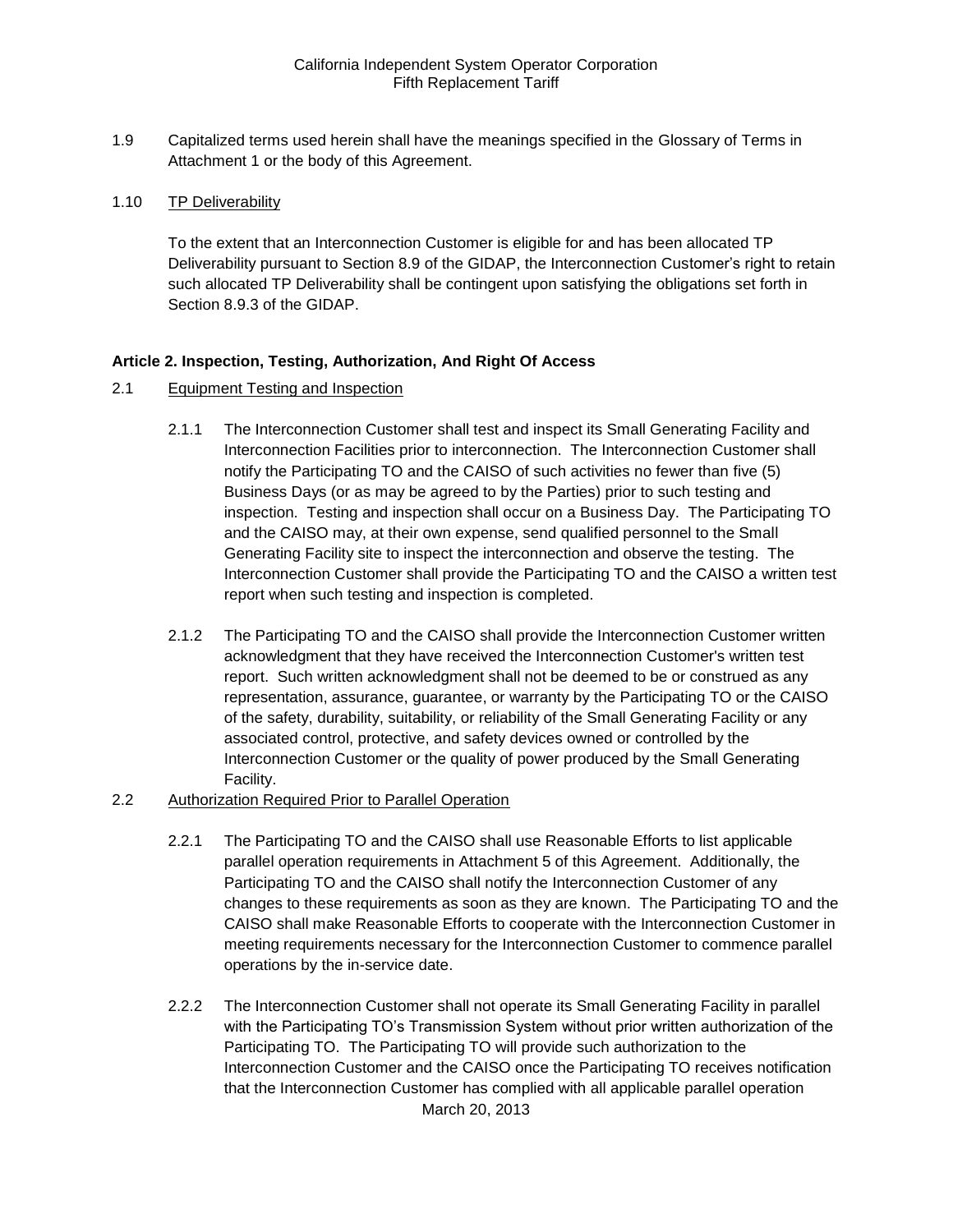requirements. Such authorization shall not be unreasonably withheld, conditioned, or delayed.

#### 2.3 Right of Access to Premises

- 2.3.1 Upon reasonable notice, the Participating TO and the CAISO may send a qualified person to the premises of the Interconnection Customer at or immediately before the time the Small Generating Facility first produces energy to inspect the interconnection, and observe the commissioning of the Small Generating Facility (including any required testing), startup, and operation for a period of up to three (3) Business Days after initial start-up of the unit. In addition, the Interconnection Customer shall notify the Participating TO and the CAISO at least five (5) Business Days prior to conducting any on-site verification testing of the Small Generating Facility.
- 2.3.2 Following the initial inspection process described above, at reasonable hours, and upon reasonable notice, or at any time without notice in the event of an emergency or hazardous condition, the Participating TO and the CAISO shall have access to the Interconnection Customer's premises for any reasonable purpose in connection with the performance of the obligations imposed on it by this Agreement or if necessary to meet its legal obligation to provide service to its customers.
- 2.3.3 Each Party shall be responsible for its own costs associated with following this article.

## **Article 3. Effective Date, Term, Termination, And Disconnection**

3.1 Effective Date

This Agreement shall become effective upon execution by the Parties subject to acceptance by FERC (if applicable), or if filed unexecuted, upon the date specified by the FERC. The Participating TO and the CAISO shall promptly file this Agreement with the FERC upon execution, if required.

## 3.2 Term of Agreement

This Agreement shall become effective on the Effective Date and shall remain in effect for a period of \_\_\_\_ years from the Effective Date (term specified in individual agreements to be ten (10) years or such other longer period as the Interconnection Customer may request) and shall be automatically renewed for each successive one-year period thereafter, unless terminated earlier in accordance with article 3.3 of this Agreement.

#### 3.3 Termination

No termination shall become effective until the Parties have complied with all Applicable Laws and Regulations applicable to such termination, including the filing with FERC of a notice of termination of this Agreement (if required), which notice has been accepted for filing by FERC.

- 3.3.1 The Interconnection Customer may terminate this Agreement at any time by giving the Participating TO and the CAISO twenty (20) Business Days written notice.
- 3.3.2 Any Party may terminate this Agreement after Default pursuant to article 7.6.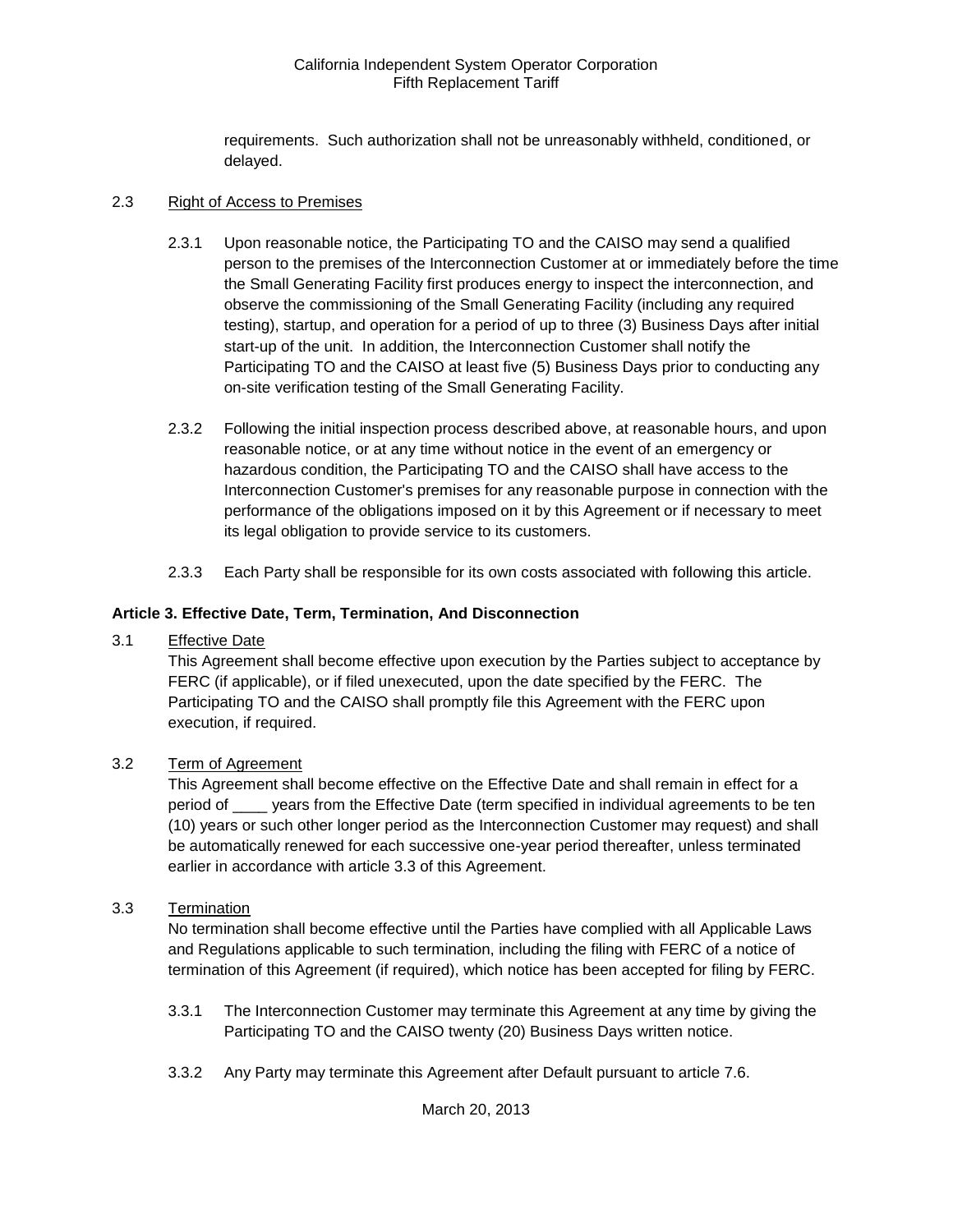- 3.3.3 Upon termination of this Agreement, the Small Generating Facility will be disconnected from the CAISO Controlled Grid. All costs required to effectuate such disconnection shall be borne by the terminating Party, unless such termination resulted from the nonterminating Party's Default of this Agreement or such non-terminating Party otherwise is responsible for these costs under this Agreement.
- 3.3.4 The termination of this Agreement shall not relieve any Party of its liabilities and obligations, owed or continuing at the time of termination.
- 3.3.5 The provisions of this article shall survive termination or expiration of this Agreement.

#### 3.4 Temporary Disconnection

Temporary disconnection of the Small Generating Facility or associated Interconnection Facilities shall continue only for so long as reasonably necessary under Good Utility Practice.

#### 3.4.1 Emergency Conditions

"Emergency Condition" shall mean a condition or situation: (1) that in the judgment of the Party making the claim is imminently likely to endanger life or property; (2) that, in the case of the CAISO, is imminently likely (as determined in a non-discriminatory manner) to cause a material adverse effect on the security of, or damage to, the CAISO Controlled Grid or the electric systems of others to which the CAISO Controlled Grid is directly connected; (3) that, in the case of the Participating TO, is imminently likely (as determined in a non-discriminatory manner) to cause a material adverse effect on the security of, or damage to, the Participating TO's Transmission System, the Participating TO's Interconnection Facilities, Distribution System, or the electric systems of others to which the Participating TO's electric system is directly connected; or (4) that, in the case of the Interconnection Customer, is imminently likely (as determined in a nondiscriminatory manner) to cause a material adverse effect on the security of, or damage to, the Small Generating Facility or the Interconnection Customer's Interconnection Facilities. Under Emergency Conditions, the CAISO or the Participating TO may immediately suspend interconnection service and temporarily disconnect the Small Generating Facility. The Participating TO or the CAISO shall notify the Interconnection Customer promptly when it becomes aware of an Emergency Condition that may reasonably be expected to affect the Interconnection Customer's operation of the Small Generating Facility or the Interconnection Customer's Interconnection Facilities. The Interconnection Customer shall notify the Participating TO and the CAISO promptly when it becomes aware of an Emergency Condition that may reasonably be expected to affect the CAISO Controlled Grid, the Participating TO's Interconnection Facilities, or any Affected Systems. To the extent information is known, the notification shall describe the Emergency Condition, the extent of the damage or deficiency, the expected effect on the operation of the Interconnection Customer's or Participating TO's facilities and operations, its anticipated duration, and the necessary corrective action.

#### 3.4.2 Routine Maintenance, Construction, and Repair

The Participating TO or the CAISO may interrupt interconnection service or curtail the output of the Small Generating Facility and temporarily disconnect the Small Generating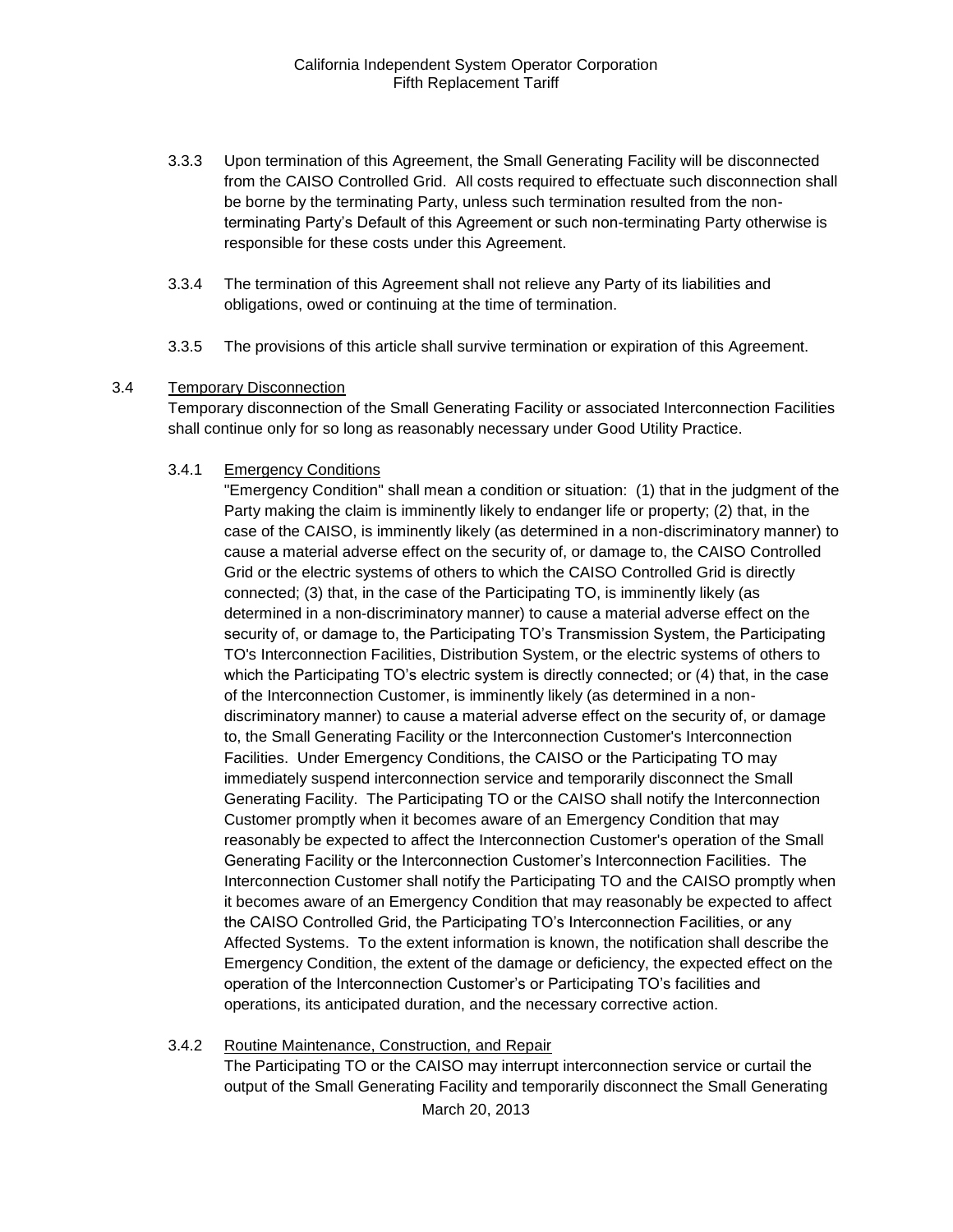Facility from the CAISO Controlled Grid when necessary for routine maintenance, construction, and repairs on the CAISO Controlled Grid or the Participating TO's electric system. The Party scheduling the interruption shall provide the Interconnection Customer with (5) five Business Days notice prior to such interruption. The Party scheduling the interruption shall use Reasonable Efforts to coordinate such reduction or temporary disconnection with the Interconnection Customer.

The Interconnection Customer shall update its planned maintenance schedules in accordance with the CAISO Tariff. The CAISO may request the Interconnection Customer to reschedule its maintenance as necessary to maintain the reliability of the CAISO Controlled Grid in accordance with the CAISO Tariff. Such planned maintenance schedules and updates and changes to such schedules shall be provided by the Interconnection Customer to the Participating TO concurrently with their submittal to the CAISO.

## 3.4.3 Forced Outages

During any forced outage, the Participating TO or the CAISO may suspend interconnection service to effect immediate repairs on the CAISO Controlled Grid or the Participating TO's electric system. The Participating TO or the CAISO shall use Reasonable Efforts to provide the Interconnection Customer with prior notice. If prior notice is not given, the Participating TO or the CAISO shall, upon request, provide the Interconnection Customer written documentation after the fact explaining the circumstances of the disconnection. The Interconnection Customer shall notify CAISO, as soon as practicable, of all forced outages or reductions of the Small Generating Facility in accordance with the CAISO Tariff.

## 3.4.4 Adverse Operating Effects

The Participating TO or the CAISO shall notify the Interconnection Customer as soon as practicable if, based on Good Utility Practice, operation of the Small Generating Facility may cause disruption or deterioration of service to other customers served from the same electric system, or if operating the Small Generating Facility could cause damage to the CAISO Controlled Grid, the Participating TO's Transmission System or Affected Systems. Supporting documentation used to reach the decision to disconnect shall be provided to the Interconnection Customer upon request. If, after notice, the Interconnection Customer fails to remedy the adverse operating effect within a reasonable time, the Participating TO or the CAISO may disconnect the Small Generating Facility. The Participating TO or the CAISO shall provide the Interconnection Customer with (5) five Business Day notice of such disconnection, unless the provisions of article 3.4.1 apply.

## 3.4.5 Modification of the Small Generating Facility

The Interconnection Customer must receive written authorization from the Participating TO and the CAISO before making any change to the Small Generating Facility that may have a material impact on the safety or reliability of the CAISO Controlled Grid or the Participating TO's electric system. Such authorization shall not be unreasonably withheld. Modifications shall be done in accordance with Good Utility Practice. If the Interconnection Customer makes such modification without the Participating TO's and the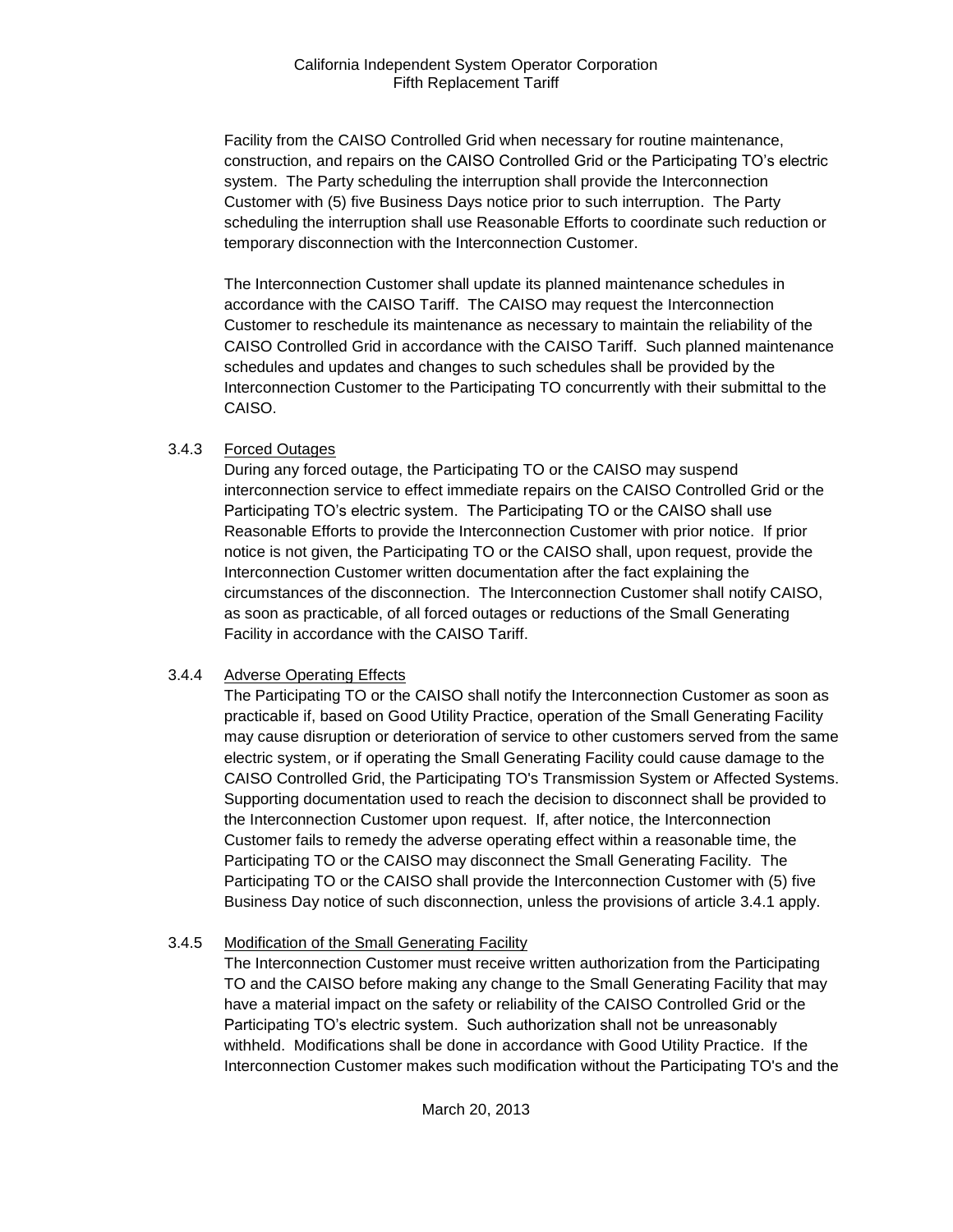CAISO's prior written authorization, the Participating TO or the CAISO shall have the right to temporarily disconnect the Small Generating Facility.

3.4.6 Reconnection

The Parties shall cooperate with each other to restore the Small Generating Facility, Interconnection Facilities, the Participating TO's electric system, and the CAISO Controlled Grid to their normal operating state as soon as reasonably practicable following a temporary disconnection.

## **Article 4. Costs for Interconnection Facilities & Distribution Upgrades**

- 4.1 Interconnection Facilities
	- 4.1.1 The Interconnection Customer shall pay for the cost of the Interconnection Facilities itemized in Attachment 2 of this Agreement. The Participating TO shall provide a best estimate cost, including overheads, for the purchase and construction of its Interconnection Facilities and provide a detailed itemization of such costs. Costs associated with Interconnection Facilities may be shared with other entities that may benefit from such facilities by agreement of the Interconnection Customer, such other entities, the CAISO, and the Participating TO.
	- 4.1.2 The Interconnection Customer shall be responsible for its share of all reasonable expenses, including overheads, associated with (1) owning, operating, maintaining, repairing, and replacing its own Interconnection Facilities, and (2) operating, maintaining, repairing, and replacing the Participating TO's Interconnection Facilities.

## 4.2 Distribution Upgrades

The Participating TO shall design, procure, construct, install, and own the Distribution Upgrades described in Attachment 6 of this Agreement. If the Participating TO and the Interconnection Customer agree, the Interconnection Customer may construct Distribution Upgrades that are located on land owned by the Interconnection Customer. The actual cost of the Distribution Upgrades, including overheads, shall be directly assigned to the Interconnection Customer.

## **Article 5. Cost Responsibility For Network Upgrades**

5.1 Applicability

No portion of this Article 5 shall apply unless the interconnection of the Small Generating Facility requires Network Upgrades.

5.2 Network Upgrades

The Participating TO shall design, procure, construct, install, and own the Network Upgrades described in Attachment 6 of this Agreement, except for Merchant Network Upgrades. If the Participating TO and the Interconnection Customer agree, the Interconnection Customer may construct Network Upgrades that are located on land owned by the Interconnection Customer. The actual cost of the Network Upgrades, including overheads, shall be borne initially by the Interconnection Customer. For costs associated with Area Delivery Network Upgrades, any cost estimates will be advisory in nature and will not be considered as definitive or as establishing a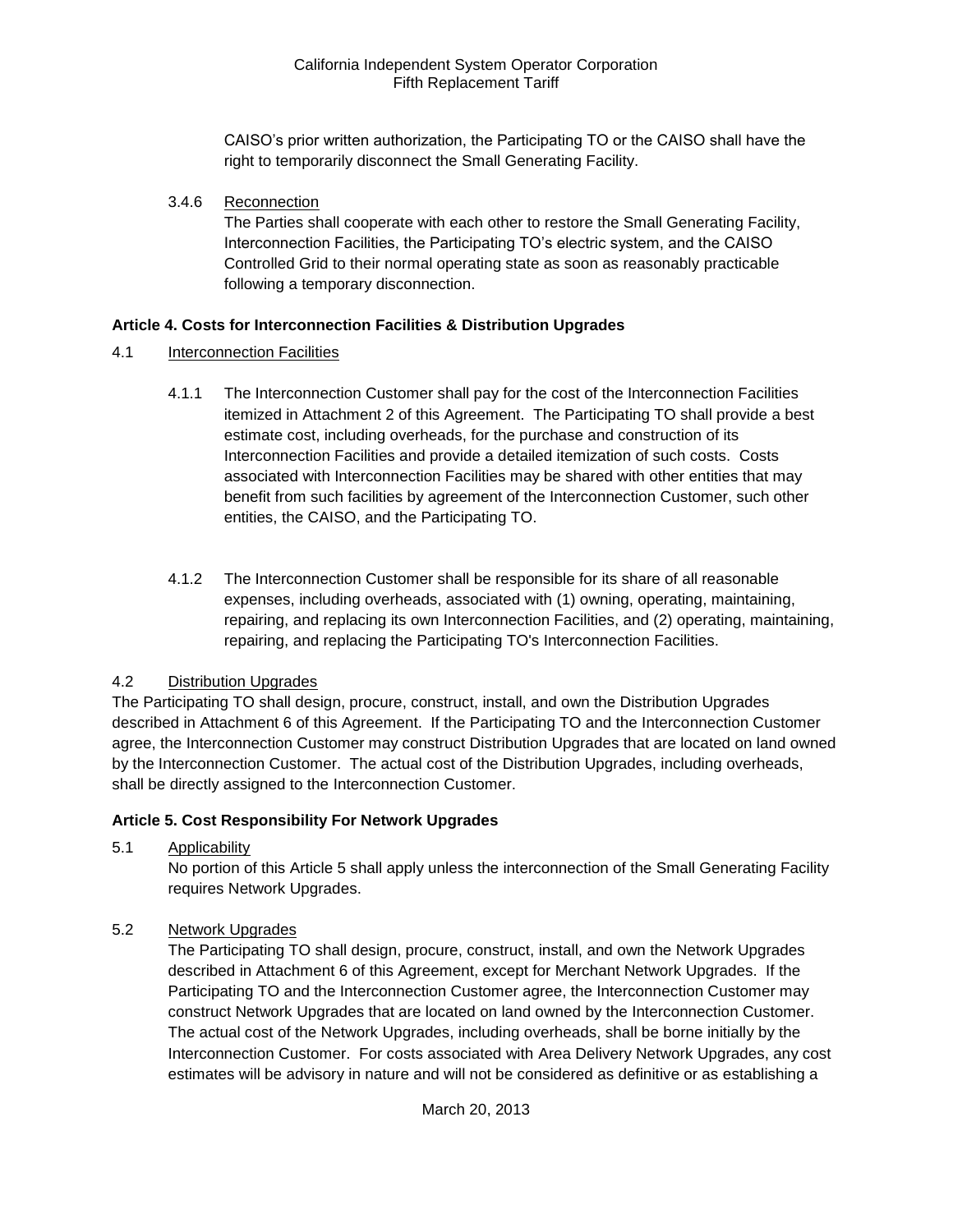cap on the maximum cost responsibility of the Interconnection Customer for Area Delivery Network Upgrades.

#### 5.2.1 Merchant Network Upgrades

If the Interconnection Customer is an Option (B) Interconnection Customer, the Interconnection Customer may elect to have a party other than the applicable Participating TO construct some or all of the LDNU and ADNU that the Interconnection Customer has the obligation to fund and that are not subject to reimbursement. Such LDNU and ADNU will be constructed and incorporated into the CAISO Controlled Grid pursuant to the provisions for Merchant Transmission Facilities in CAISO Tariff Sections 24.4.6.1 and 36.11.

#### 5.3 Transmission Credits

No later than thirty (30) days prior to the Commercial Operation Date, the Interconnection Customer may make a one-time election by written notice to the CAISO and the Participating TO to receive Congestion Revenue Rights as defined in and as available under the CAISO Tariff at the time of the election in accordance with the CAISO Tariff, in lieu of a repayment of the cost of Network Upgrades in accordance with Article 5.3.1.

#### 5.3.1 Repayment of Amounts Advanced for Network Upgrades

#### 5.3.1.1 Repayment of Amounts Advanced Regarding Non-Phased Generating Facilities

Upon the Commercial Operation Date of a Generating Facility that is not a Phased Generating Facility, the Interconnection Customer shall be entitled to a repayment for the Interconnection Customer's contribution to the cost of Network Upgrades as follows:

- (a) For Reliability Network Upgrades, the Interconnection Customer shall be entitled to a repayment of the Interconnection Customer's assigned cost responsibility for Reliability Network Upgrades up to a maximum of \$60,000 per MW of generating capacity. For purposes of this determination, generating capacity will be based on the capacity of the Interconnection Customer's Generating Facility at the time it achieves Commercial Operation. To the extent that such repayment does not cover all of the costs of the Interconnection Customer's Reliability Network Upgrades, the Interconnection Customer shall receive CRRs for that portion of its Reliability Network Upgrades that are not covered by cash repayment.
- (b) For Local Delivery Network Upgrades:
	- March 20, 2013 i. If the Interconnection Customer is an Option (B) Interconnection Customer and has been allocated and continues to be eligible to receive TP Deliverability pursuant to the GIDAP, the Interconnection Customer shall be entitled to repayment of a portion of the total amount paid to the Participating TO for the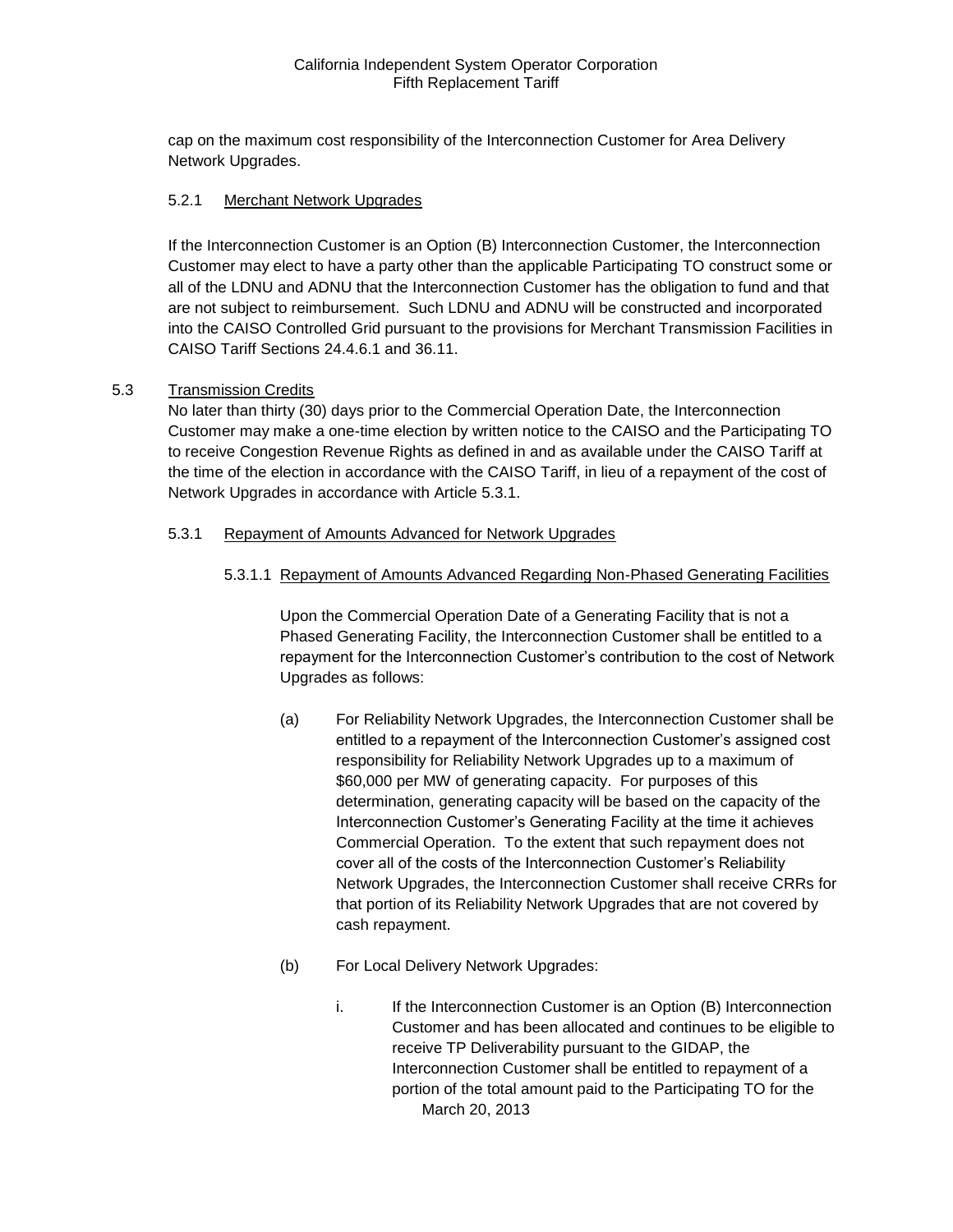cost of Local Delivery Network Upgrades for which it is responsible. The repayment amount shall be determined by dividing the amount of TP Deliverability received by the amount of deliverability requested by the Interconnection Customer, and multiplying that percentage by the total amount paid to the Participating TO by the Interconnection Customer for Local Delivery Network Upgrades.

- ii. If the Interconnection Customer is an Option (B) Interconnection Customer and has not been allocated any TP Deliverability, the Interconnection Customer shall not be entitled to repayment for the cost of Local Delivery Network Upgrades.
- (iii) If the Interconnection Customer is an Option (A) Interconnection Customer, the Interconnection Customer shall be entitled to a repayment equal to the total amount paid to the Participating TO for the costs of Local Delivery Network Upgrades for which it is responsible.
- (c) For Area Delivery Network Upgrades, the Interconnection Customer shall not be entitled to repayment for the costs of Area Delivery Network Upgrades.
- (d) If an Option (B) Interconnection Customer elects and is eligible to construct and own Merchant Network Upgrades as set forth in Article 5.2.1 of this SGIA, then the Interconnection Customer shall not be entitled to any repayment pursuant to this SGIA.

Such repayment amount shall include any tax gross-up or other tax-related payments associated with Network Upgrades not refunded to the Interconnection Customer, and shall be paid to the Interconnection Customer by the Participating TO on a dollar-for-dollar basis either through (1) direct payments made on a levelized basis over the five-year period commencing on the Commercial Operation Date; or (2) any alternative payment schedule that is mutually agreeable to the Interconnection Customer and Participating TO, provided that such amount is paid within five (5) years from the Commercial Operation Date. Notwithstanding the foregoing, if this Agreement terminates within five (5) years from the Commercial Operation Date, the Participating TO's obligation to pay refunds to the Interconnection Customer shall cease as of the date of termination.

## 5.3.1.2 Repayment of Amounts Advanced Regarding Phased Generating Facilities

Upon the Commercial Operation Date of each phase of a Phased Generating Facility, the Interconnection Customer shall be entitled to a repayment equal to the amount paid to the Participating TO for the cost of Network Upgrades for that completed phase for which the Interconnection Customer is responsible, subject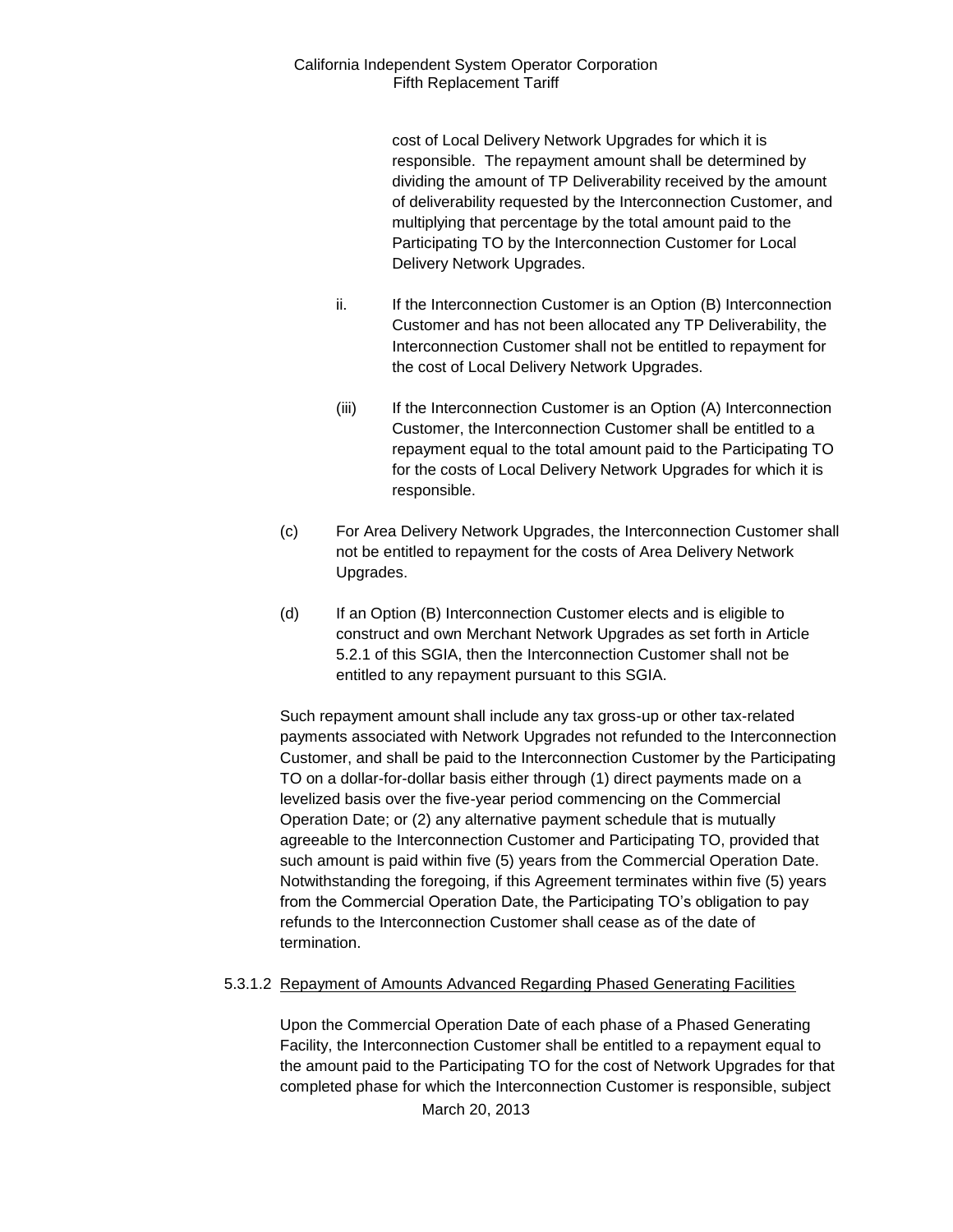to the limitations specified in Article 5.3.1.1, if all of the following conditions are satisfied:

(a) The Generating Facility is capable of being constructed in phases;

(b) The Generating Facility is specified in the SGIA as being constructed in phases;

(c) The completed phase corresponds to one of the phases specified in the SGIA;

(d) The Interconnection Customer has tendered notice pursuant to the SGIA that the phase has achieved Commercial Operation;

(e) All parties to the SGIA have agreed that the completed phase meets the requirements set forth in the SGIA and any other operating, metering, and interconnection requirements to permit generation output of the entire capacity of the completed phase as specified in the SGIA;

(f) The Network Upgrades necessary for the completed phase to meet the desired level of deliverability are in service; and

(g) The Interconnection Customer has posted one hundred (100) percent of the Interconnection Financial Security required for the Network Upgrades for all the phases of the Generating Facility.

Upon satisfaction of these conditions (a) through (g), the Interconnection Customer shall be entitled to receive a partial repayment of its financed cost responsibility, to the extent that it is otherwise eligible for such repayment pursuant to Article 5.3.1.1, in an amount equal to the percentage of the Generating Facility declared to be in Commercial Operation multiplied by the cost of the Network Upgrades associated with the completed phase. The Interconnection Customer shall be entitled to repayment in this manner for each completed phase until the entire Generating Facility is completed.

If the SGIA includes a partial termination provision and the partial termination right has been exercised with regard to a phase that has not been built, then the Interconnection Customer's eligibility for repayment under this Article as to the remaining phases shall not be diminished. If the Interconnection Customer completes one or more phases and then defaults on the SGIA, the Participating TO and the CAISO shall be entitled to offset any losses or damages resulting from the default against any repayments made for Network Upgrades related to the completed phases, provided that the party seeking to exercise the offset has complied with any requirements which may be required to apply the stream of payments utilized to make the repayment to the Interconnection Customer as an offset.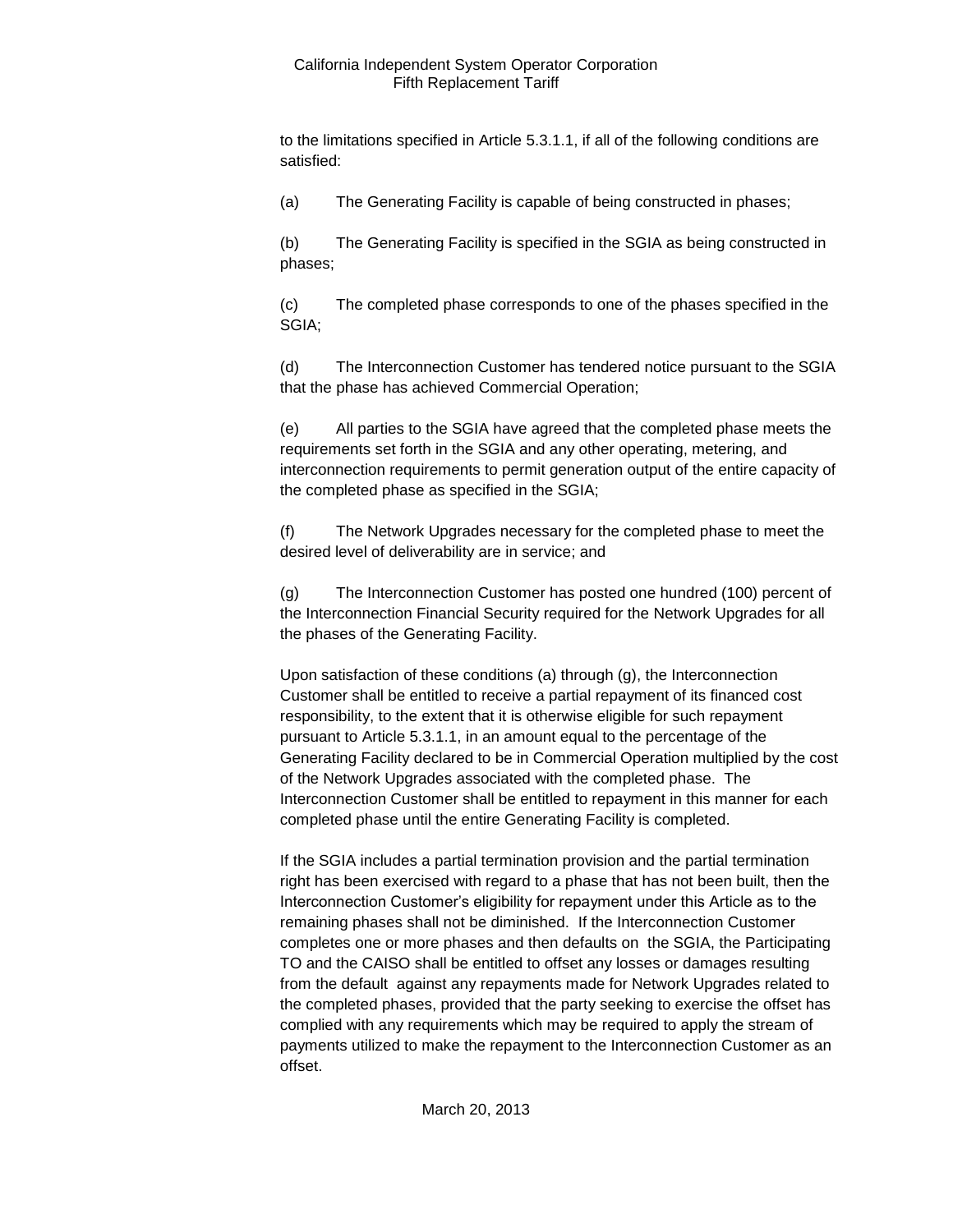Any repayment amount for completion of a phase shall include any tax gross-up or other tax-related payments associated with Network Upgrades not refunded to the Interconnection Customer, and shall be paid to the Interconnection Customer by the Participating TO on a dollar-for-dollar basis either through (1) direct payments made on a levelized basis over the five-year period commencing on the Commercial Operation Date; or (2) any alternative payment schedule that is mutually agreeable to the Interconnection Customer and Participating TO, provided that such amount is paid within five (5) years from the Commercial Operation Date. Notwithstanding the foregoing, if this Agreement terminates within five (5) years from the Commercial Operation Date, the Participating TO's obligation to pay refunds to the Interconnection Customer shall cease as of the date of termination.

## 5.3.1.3 Interest Payments and Assignment Rights

Any repayment shall include interest calculated in accordance with the methodology set forth in FERC's regulations at 18 C.F.R. §35.19a(a)(2)(iii) from the date of any payment for Network Upgrades through the date on which the Interconnection Customer receives a repayment of such payment. Interest shall continue to accrue on the repayment obligation so long as this Agreement is in effect. The Interconnection Customer may assign such repayment rights to any person.

5.3.1.4 Failure to Achieve Commercial Operation

## 5.3.2 Special Provisions for Affected Systems

The Interconnection Customer shall enter into an agreement with the owner of the Affected System and/or other affected owners of portions of the CAISO Controlled Grid, as applicable, in accordance with the GIDAP. Such agreement shall specify the terms governing payments to be made by the Interconnection Customer to the owner of the Affected System and/or other affected owners of portions of the CAISO Controlled Grid. In no event shall the Participating TO be responsible for the repayment for any facilities that are not part of the Participating TO's Transmission System.

## 5.3.3 Rights Under Other Agreements

Notwithstanding any other provision of this Agreement, nothing herein shall be construed as relinquishing or foreclosing any rights, including but not limited to firm transmission rights, capacity rights, transmission congestion rights, or transmission credits, that the Interconnection Customer shall be entitled to, now or in the future, under any other agreement or tariff as a result of, or otherwise associated with, the transmission capacity, if any, created by the Network Upgrades, including the right to obtain cash reimbursements or transmission credits for transmission service that is not associated with the Small Generating Facility.

5.3.4 Compensation for Customer-Funded Upgrades Utilized by Subsequent Interconnection Customers. If the Interconnection Customer funds Network Upgrades for which it is not eligible for repayment, the Interconnection Customer will be entitled to direct compensation by any Interconnection Customers in later Queue Clusters that utilize such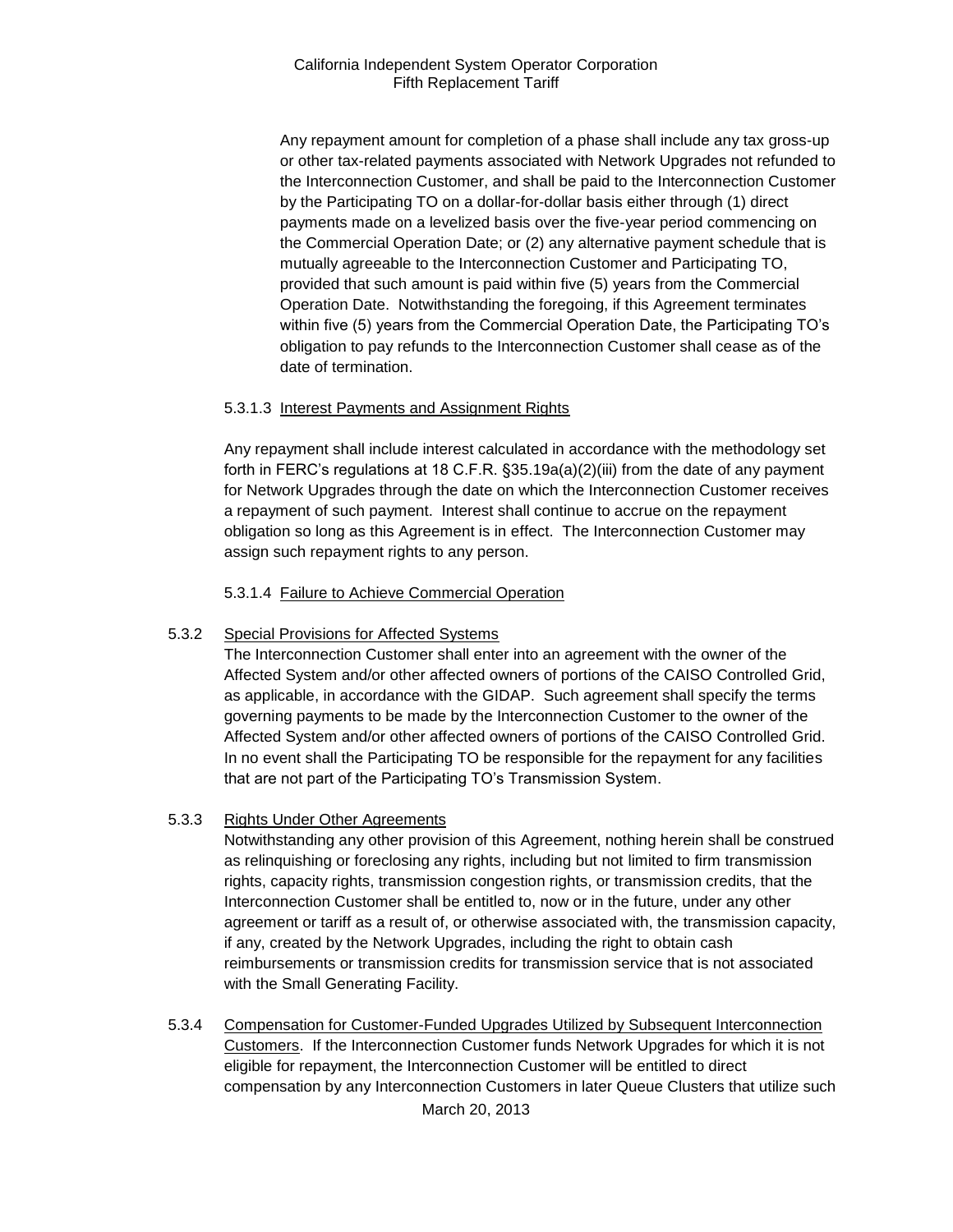Network Upgrades. Such compensation will be determined based on the distribution flow factors of the Generating Facilities that will be using the Network Upgrades.

#### **Article 6. Billing, Payment, Milestones, And Financial Security**

#### 6.1 Billing and Payment Procedures and Final Accounting

- 6.1.1 The Participating TO shall bill the Interconnection Customer for the design, engineering, construction, and procurement costs of Interconnection Facilities and Upgrades contemplated by this Agreement on a monthly basis, or as otherwise agreed by the Parties. The Interconnection Customer shall pay each bill within thirty (30) calendar days of receipt, or as otherwise agreed to by the Parties. Notwithstanding the foregoing, any invoices between the CAISO and another Party shall be submitted and paid in accordance with the CAISO Tariff.
- 6.1.2 Within six (6) months of completing the construction and installation of the Participating TO's Interconnection Facilities and/or Upgrades described in the Attachments to this Agreement, the Participating TO shall provide the Interconnection Customer with a final accounting report of any difference between (1) the Interconnection Customer's cost responsibility for the actual cost of such facilities or Upgrades, and (2) the Interconnection Customer's previous aggregate payments to the Participating TO for such facilities or Upgrades. If the Interconnection Customer's cost responsibility exceeds its previous aggregate payments, the Participating TO shall invoice the Interconnection Customer for the amount due and the Interconnection Customer shall make payment to the Participating TO within thirty (30) calendar days. If the Interconnection Customer's previous aggregate payments exceed its cost responsibility under this Agreement, the Participating TO shall refund to the Interconnection Customer an amount equal to the difference within 30 calendar days of the final accounting report.

## 6.2 Milestones

The Parties shall agree on milestones for which each Party is responsible and list them in Attachment 4 of this Agreement. A Party's obligations under this provision may be extended by agreement. If a Party anticipates that it will be unable to meet a milestone for any reason other than a Force Majeure Event, as defined in article 7.5.1, it shall immediately notify the other Parties of the reason(s) for not meeting the milestone and (1) propose the earliest reasonable alternate date by which it can attain this and future milestones, and (2) request appropriate amendments to Attachment 4. The Parties affected by the failure to meet a milestone shall not unreasonably withhold agreement to such an amendment unless (1) they will suffer significant uncompensated economic or operational harm from the delay, (2) attainment of the same milestone has previously been delayed, or (3) they have reason to believe that the delay in meeting the milestone is intentional or unwarranted notwithstanding the circumstances explained by the Party proposing the amendment.

6.3 Financial Security Arrangements for Small Generating Facilities Processed Under the Fast Track Process or Small Generating Facilities Processed under SGIP

*The terms and conditions of this Article 6.3 shall apply only to*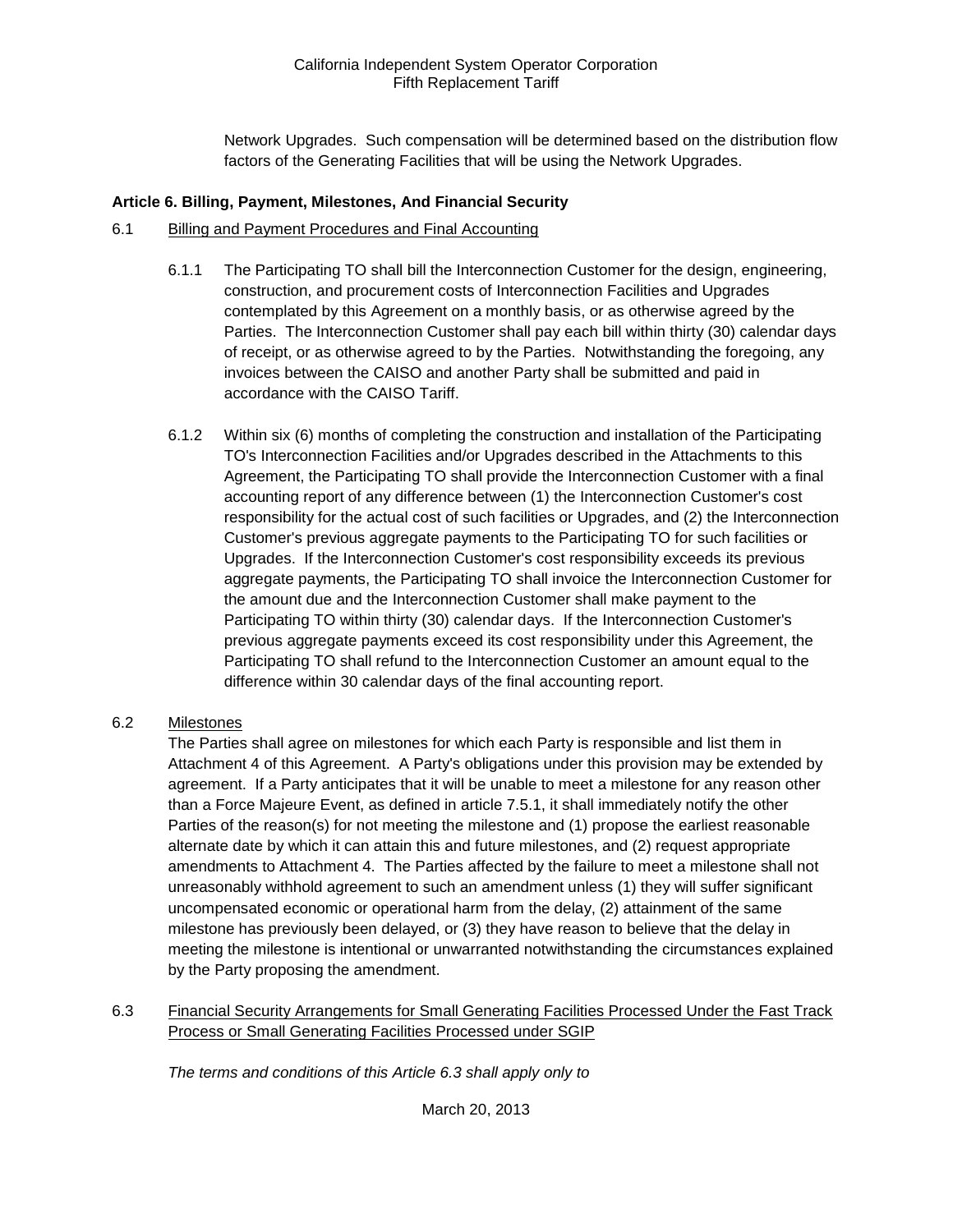*Small Generating Facilities that are no larger than 5 MW that are processed under the Fast Track Process under the GIDAP, CAISO Tariff Appendix DD.*

*In such case, the terms of Article 6.4 below do not apply to this Agreement.*

*For easy reference, the Parties shall check the Box below when this Article 6.3 applies:*  **[ ] THIS ARTICLE 6.3 APPLIES**

- 6.3.1 At least twenty (20) Business Days prior to the commencement of the design, procurement, installation, or construction of a discrete portion of the Participating TO's Interconnection Facilities and Upgrades, the Interconnection Customer shall provide the Participating TO, at the Interconnection Customer's option, a guarantee, a surety bond, letter of credit or other form of security that is reasonably acceptable to the Participating TO and is consistent with the Uniform Commercial Code of the jurisdiction where the Point of Interconnection is located. Such security for payment shall be in an amount sufficient to cover the costs for constructing, designing, procuring, and installing the applicable portion of the Participating TO's Interconnection Facilities and Upgrades and shall be reduced on a dollar-for-dollar basis for payments made to the Participating TO under this Agreement during its term.
- 6.3.2 If a guarantee is provided, the guarantee must be made by an entity that meets the creditworthiness requirements of the Participating TO, and contain terms and conditions that guarantee payment of any amount that may be due from the Interconnection Customer, up to an agreed-to maximum amount.
- 6.3.3 If a letter of credit or surety bond is provided, the letter of credit or surety bond must be issued by a financial institution or insurer reasonably acceptable to the Participating TO and must specify a reasonable expiration date.
- 6.4 Financial Security Arrangements for All Other Small Generating Facilities

*The terms of this Article 6.4 apply to Small Generating Facilities that have been processed under either* 

- *1. the Cluster Study Process or*
- *2. the Independent Study Track Process*

*of the GIDAP set forth in CAISO Tariff Appendix DD. In such case, the provisions of Article 6.3 do not apply to this Agreement.*

*In such case, the terms of Article 6.3 above do not apply to this Agreement.* 

*For easy reference, the Parties shall check the Box below when this Article 6.4 applies:*  **[ ] THIS ARTICLE 6.4 APPLIES**

6.4.1 The Interconnection Customer is obligated to provide all necessary Interconnection Financial Security required under Section 9 of the GIDAP in a manner acceptable under Section 9 of the GIDAP. Failure by the Interconnection Customer to timely satisfy the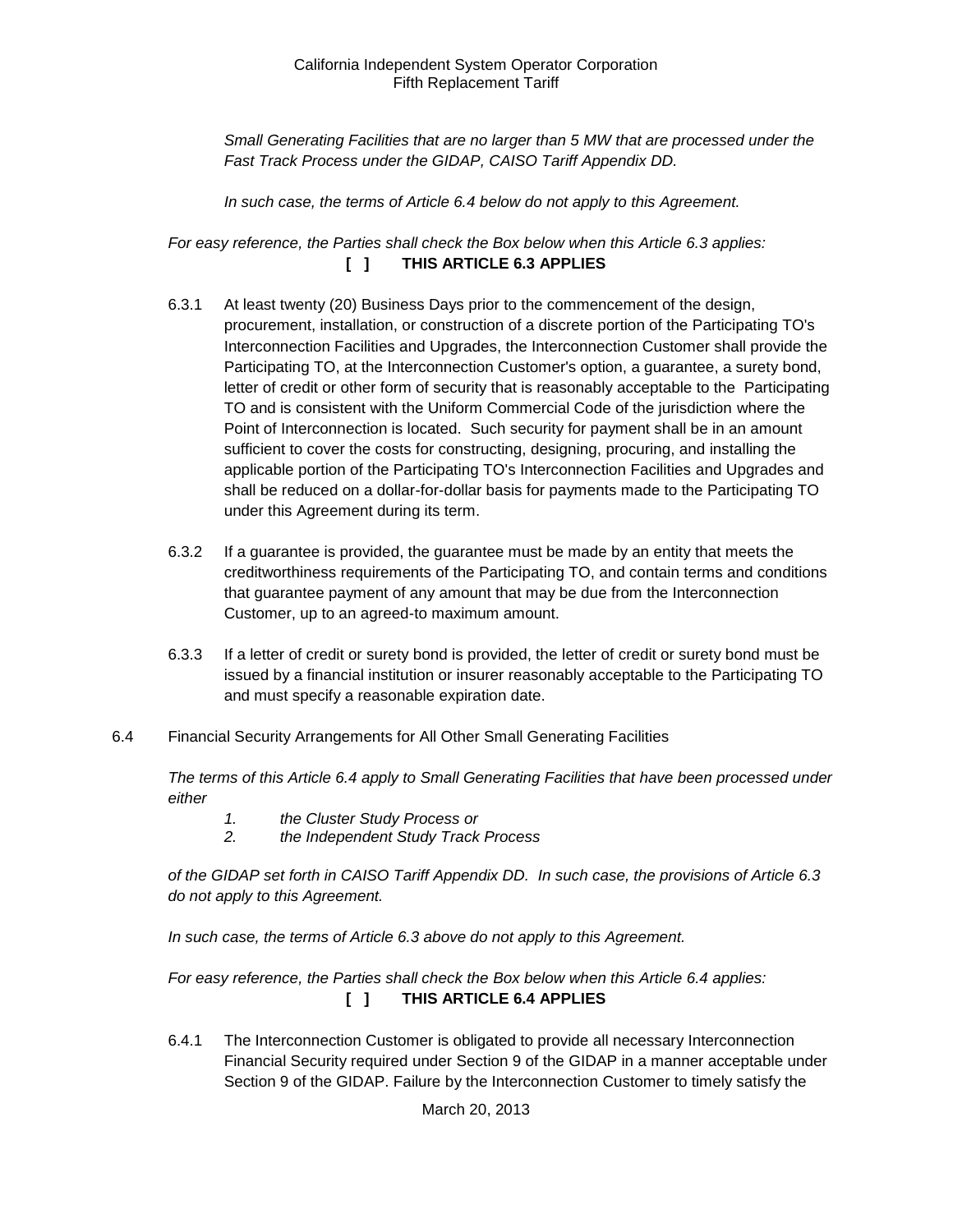GIDAP's requirements for the provision of Interconnection Financial Security shall be deemed a breach of this Agreement and a condition of Default of this Agreement.

6.4.2 Notwithstanding any other provision in this Agreement for notice of Default and opportunity to cure such Default, the CAISO or the Participating TO shall provide Interconnection Customer with written notice of any Default due to timely failure to post Financial Security, and the Interconnection Customer shall have five (5) Business Days from the date of such notice to cure such Default by posting the required Financial Security. If the Interconnection Customer fails to cure the Default, then this Agreement shall be deemed terminated.

## **Article 7. Assignment, Liability, Indemnity, Force Majeure, And Default**

## 7.1 Assignment

This Agreement may be assigned by any Party upon fifteen (15) Business Days prior written notice and opportunity to object by the other Parties; provided that:

- 7.1.1 Any Party may assign this Agreement without the consent of the other Parties to any affiliate of the assigning Party with an equal or greater credit rating and with the legal authority and operational ability to satisfy the obligations of the assigning Party under this Agreement, provided that the Interconnection Customer promptly notifies the Participating TO and the CAISO of any such assignment;
- 7.1.2 The Interconnection Customer shall have the right to assign this Agreement, without the consent of the Participating TO or the CAISO, for collateral security purposes to aid in providing financing for the Small Generating Facility, provided that the Interconnection Customer will promptly notify the Participating TO and the CAISO of any such assignment.
- 7.1.3 Any attempted assignment that violates this article is void and ineffective. Assignment shall not relieve a Party of its obligations, nor shall a Party's obligations be enlarged, in whole or in part, by reason thereof. An assignee is responsible for meeting the same financial, credit, and insurance obligations as the Interconnection Customer. Where required, consent to assignment will not be unreasonably withheld, conditioned or delayed.

## 7.2 Limitation of Liability

Each Party's liability to the other Parties for any loss, cost, claim, injury, liability, or expense, including reasonable attorney's fees, relating to or arising from any act or omission in its performance of this Agreement, shall be limited to the amount of direct damage actually incurred. In no event shall any Party be liable to the other Parties for any indirect, special, consequential, or punitive damages, except as authorized by this Agreement.

- 7.3 Indemnity
	- 7.3.1 This provision protects each Party from liability incurred to third parties as a result of carrying out the provisions of this Agreement. Liability under this provision is exempt from the general limitations on liability found in Article 7.2.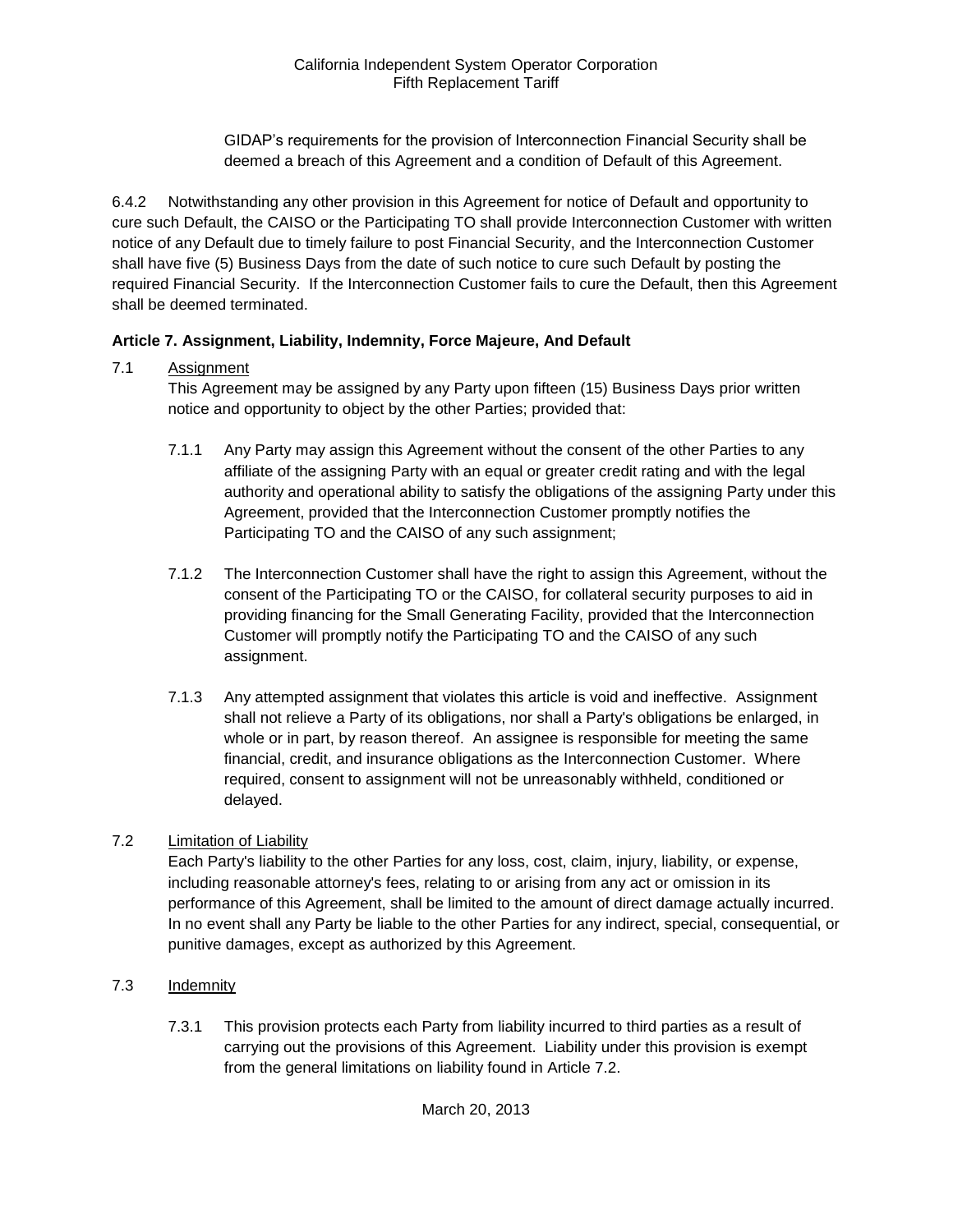- 7.3.2 The Parties shall at all times indemnify, defend, and hold the other Parties harmless from, any and all damages, losses, claims, including claims and actions relating to injury to or death of any person or damage to property, demand, suits, recoveries, costs and expenses, court costs, attorney fees, and all other obligations by or to third parties, arising out of or resulting from another Party's action or failure to meet its obligations under this Agreement on behalf of the indemnifying Party, except in cases of gross negligence or intentional wrongdoing by the indemnified Party.
- 7.3.3 If an indemnified Party is entitled to indemnification under this article as a result of a claim by a third party, and the indemnifying Party fails, after notice and reasonable opportunity to proceed under this article, to assume the defense of such claim, such indemnified Party may at the expense of the indemnifying Party contest, settle or consent to the entry of any judgment with respect to, or pay in full, such claim.
- 7.3.4 If an indemnifying Party is obligated to indemnify and hold any indemnified Party harmless under this article, the amount owing to the indemnified Party shall be the amount of such indemnified Party's actual loss, net of any insurance or other recovery.
- 7.3.5 Promptly after receipt by an indemnified Party of any claim or notice of the commencement of any action or administrative or legal proceeding or investigation as to which the indemnity provided for in this article may apply, the indemnified Party shall notify the indemnifying Party of such fact. Any failure of or delay in such notification shall not affect a Party's indemnification obligation unless such failure or delay is materially prejudicial to the indemnifying Party.

## 7.4 Consequential Damages

Other than as expressly provided for in this Agreement, no Party shall be liable under any provision of this Agreement for any losses, damages, costs or expenses for any special, indirect, incidental, consequential, or punitive damages, including but not limited to loss of profit or revenue, loss of the use of equipment, cost of capital, cost of temporary equipment or services, whether based in whole or in part in contract, in tort, including negligence, strict liability, or any other theory of liability; provided, however, that damages for which a Party may be liable to another Party under another agreement will not be considered to be special, indirect, incidental, or consequential damages hereunder.

## 7.5 Force Majeure

- 7.5.1 As used in this article, a Force Majeure Event shall mean "any act of God, labor disturbance, act of the public enemy, war, insurrection, riot, fire, storm or flood, explosion, breakage or accident to machinery or equipment, any order, regulation or restriction imposed by governmental, military or lawfully established civilian authorities, or any other cause beyond a Party's control. A Force Majeure Event does not include an act of negligence or intentional wrongdoing by the Party claiming Force Majeure."
- 7.5.2 If a Force Majeure Event prevents a Party from fulfilling any obligations under this Agreement, the Party affected by the Force Majeure Event (Affected Party) shall promptly notify the other Parties, either in writing or via the telephone, of the existence of the Force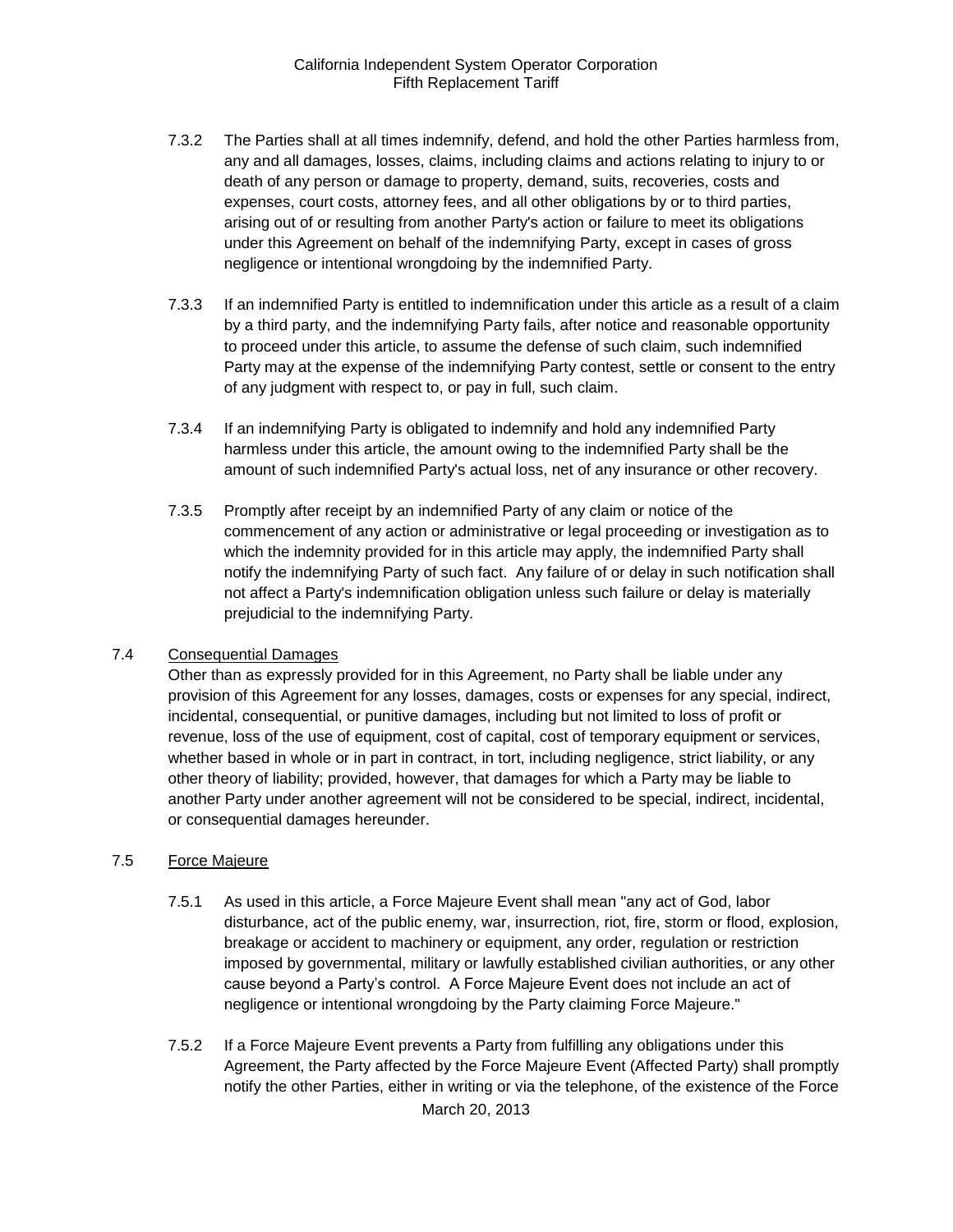Majeure Event. The notification must specify in reasonable detail the circumstances of the Force Majeure Event, its expected duration, and the steps that the Affected Party is taking to mitigate the effects of the event on its performance. The Affected Party shall keep the other Parties informed on a continuing basis of developments relating to the Force Majeure Event until the event ends. The Affected Party will be entitled to suspend or modify its performance of obligations under this Agreement (other than the obligation to make payments) only to the extent that the effect of the Force Majeure Event cannot be mitigated by the use of Reasonable Efforts. The Affected Party will use Reasonable Efforts to resume its performance as soon as possible.

## 7.6 Default

7.6.1 No Default shall exist where such failure to discharge an obligation (other than the payment of money) is the result of a Force Majeure Event as defined in this Agreement or the result of an act or omission of another Party. Upon a Default, the affected nondefaulting Party(ies) shall give written notice of such Default to the defaulting Party. Except as provided in Article 7.6.2 and in Article 6.4.2, the defaulting Party shall have sixty (60) calendar days from receipt of the Default notice within which to cure such Default; provided however, if such Default is not capable of cure within 60 calendar days, the defaulting Party shall commence such cure within 20 calendar days after notice and continuously and diligently complete such cure within six months from receipt of the Default notice; and, if cured within such time, the Default specified in such notice shall cease to exist.

7.6.2 If a Default is not cured as provided in this article, or if a Default is not capable of being cured within the period provided for herein, the affected non-defaulting Party(ies) shall have the right to terminate this Agreement by written notice at any time until cure occurs, and be relieved of any further obligation hereunder and, whether or not such Party(ies) terminates this Agreement, to recover from the defaulting Party all amounts due hereunder, plus all other damages and remedies to which it is entitled at law or in equity. The provisions of this article will survive termination of this Agreement.

## **Article 8. Insurance**

8.1 The Interconnection Customer shall, at its own expense, maintain in force general liability insurance without any exclusion for liabilities related to the interconnection undertaken pursuant to this Agreement. The amount of such insurance shall be sufficient to insure against all reasonably foreseeable direct liabilities given the size and nature of the generating equipment being interconnected, the interconnection itself, and the characteristics of the system to which the interconnection is made. The Interconnection Customer shall obtain additional insurance only if necessary as a function of owning and operating a generating facility. Such insurance shall be obtained from an insurance provider authorized to do business in the State where the interconnection is located. Certification that such insurance is in effect shall be provided upon request of the Participating TO or CAISO, except that the Interconnection Customer shall show proof of insurance to the Participating TO and CAISO no later than ten Business Days prior to the anticipated Commercial Operation Date. If the Interconnection Customer is of sufficient creditworthiness, it may propose to self-insure for such liabilities, and such a proposal shall not be unreasonably rejected.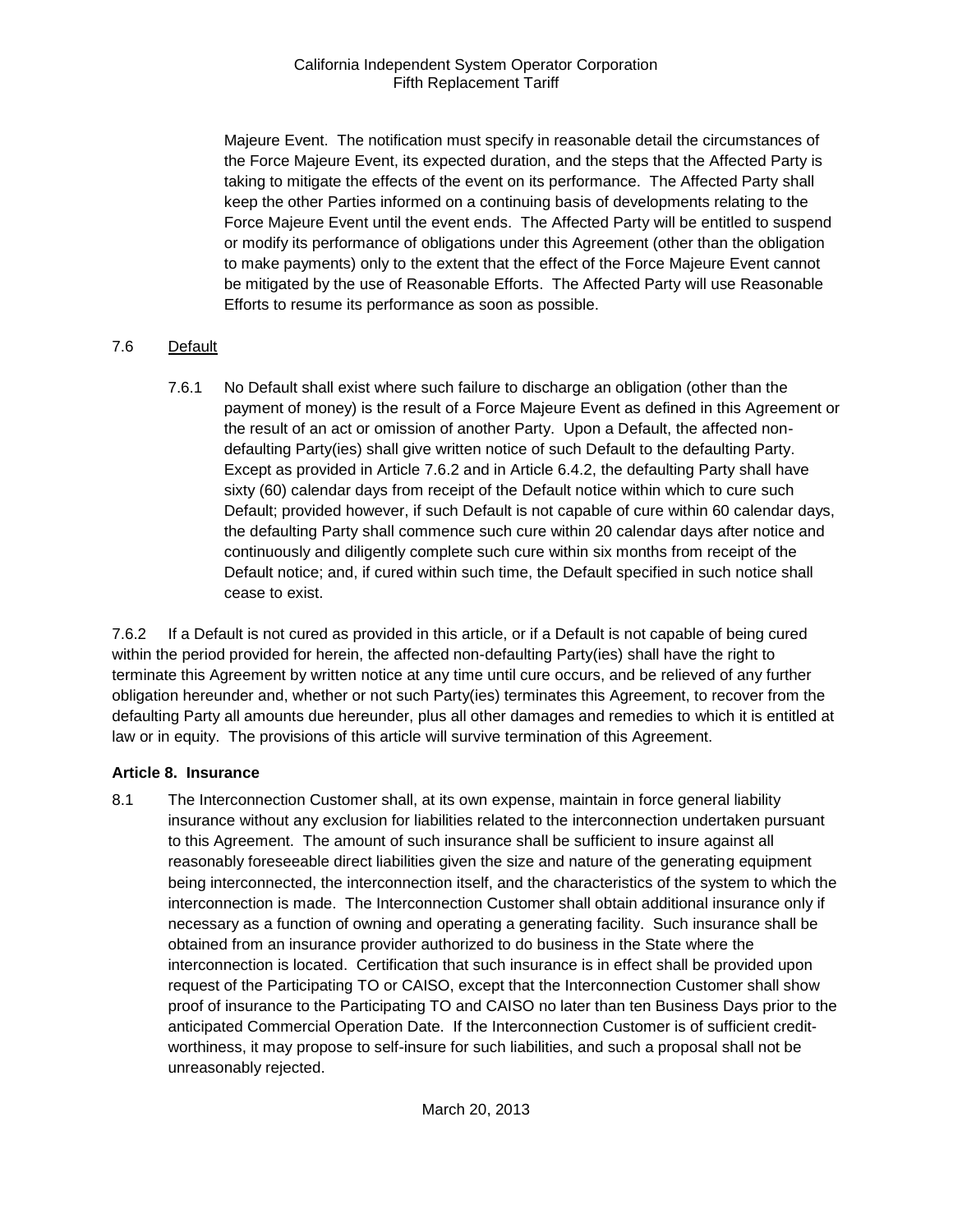- 8.2 The Participating TO agrees to maintain general liability insurance or self-insurance consistent with the Participating TO's commercial practice. Such insurance or self-insurance shall not exclude coverage for the Participating TO's liabilities undertaken pursuant to this Agreement.
- 8.3 The CAISO agrees to maintain general liability insurance or self-insurance consistent with the CAISO's commercial practice. Such insurance shall not exclude coverage for the CAISO's liabilities undertaken pursuant to this Agreement.
- 8.4 The Parties further agree to notify each other whenever an accident or incident occurs resulting in any injuries or damages that are included within the scope of coverage of such insurance, whether or not such coverage is sought.

## **Article 9. Confidentiality**

- 9.1 Confidential Information shall mean any confidential and/or proprietary information provided by one Party to another Party that is clearly marked or otherwise designated "Confidential." For purposes of this Agreement all design, operating specifications, and metering data provided by the Interconnection Customer shall be deemed Confidential Information regardless of whether it is clearly marked or otherwise designated as such.
- 9.2 Confidential Information does not include information previously in the public domain, required to be publicly submitted or divulged by Governmental Authorities (after notice to the other Parties and after exhausting any opportunity to oppose such publication or release), or necessary to be divulged in an action to enforce this Agreement. Each Party receiving Confidential Information shall hold such information in confidence and shall not disclose it to any third party nor to the public without the prior written authorization from the Party providing that information, except to fulfill obligations under this Agreement, or to fulfill legal or regulatory requirements.
	- 9.2.1 Each Party shall employ at least the same standard of care to protect Confidential Information obtained from the other Parties as it employs to protect its own Confidential Information.
	- 9.2.2 Each Party is entitled to equitable relief, by injunction or otherwise, to enforce its rights under this provision to prevent the release of Confidential Information without bond or proof of damages, and may seek other remedies available at law or in equity for breach of this provision.
- 9.3 Notwithstanding anything in this article to the contrary, and pursuant to 18 CFR § 1b.20, if FERC, during the course of an investigation or otherwise, requests information from one of the Parties that is otherwise required to be maintained in confidence pursuant to this Agreement, the Party shall provide the requested information to FERC, within the time provided for in the request for information. In providing the information to FERC, the Party may, consistent with 18 CFR § 388.112, request that the information be treated as confidential and non-public by FERC and that the information be withheld from public disclosure. Parties are prohibited from notifying the other Parties to this Agreement prior to the release of the Confidential Information to FERC. The Party shall notify the other Parties to this Agreement when it is notified by FERC that a request to release Confidential Information has been received by FERC, at which time any of the Parties may respond before such information would be made public, pursuant to 18 CFR § 388.112.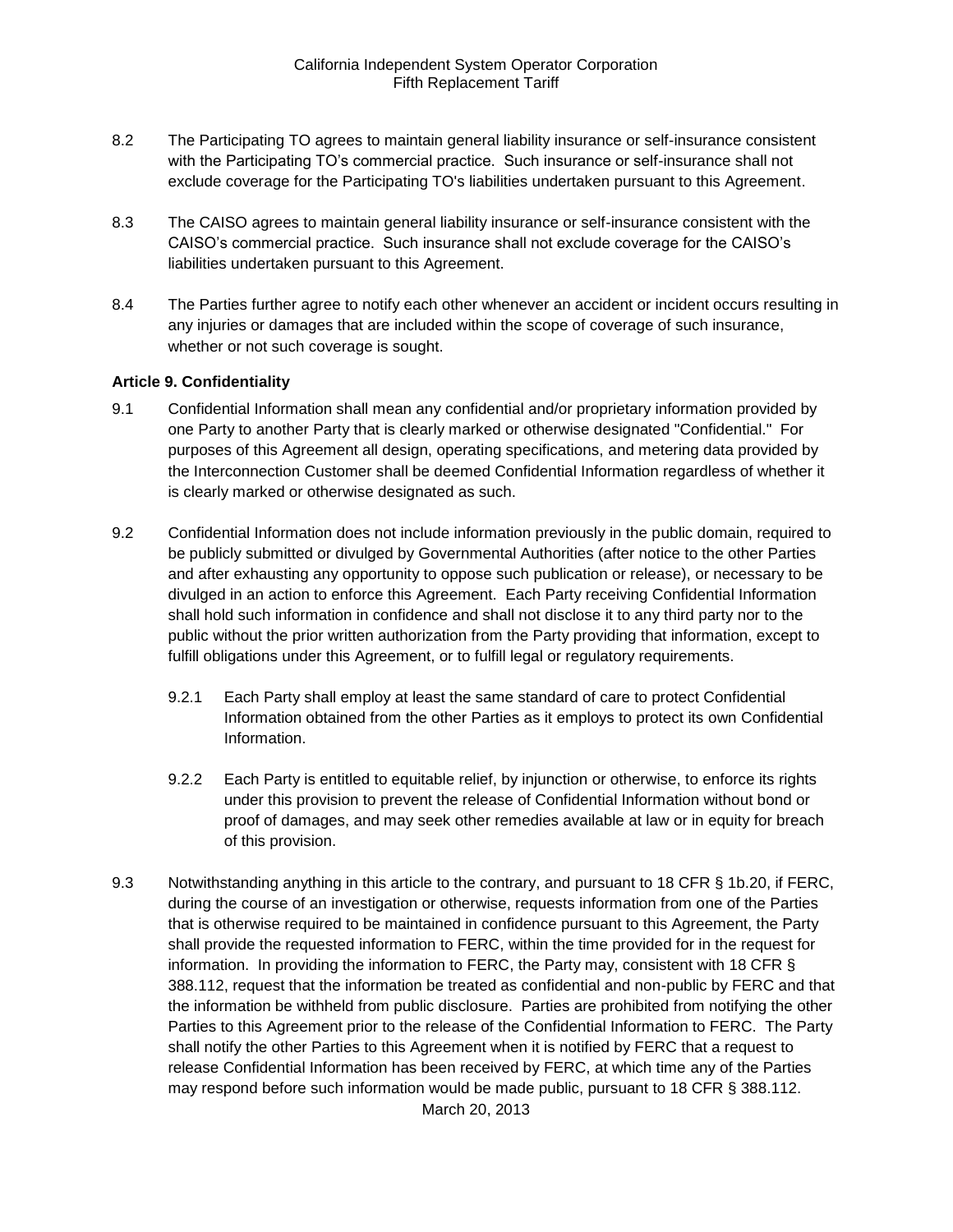Requests from a state regulatory body conducting a confidential investigation shall be treated in a similar manner if consistent with the applicable state rules and regulations.

#### **Article 10. Disputes**

All disputes arising out of or in connection with this Agreement whereby relief is sought by or from CAISO shall be settled in accordance with the provisions of Article 13 of the CAISO Tariff, except that references to the CAISO Tariff in such Article 13 of the CAISO Tariff shall be read as reference to this Agreement. Disputes arising out of or in connection with this Agreement not subject to provisions of Article 13 of the CAISO Tariff shall be resolved as follows:

- 10.1 The Parties agree to attempt to resolve all disputes arising out of the interconnection process according to the provisions of this article.
- 10.2 In the event of a dispute, either Party shall provide the other Party with a written Notice of Dispute. Such Notice shall describe in detail the nature of the dispute.
- 10.3 If the dispute has not been resolved within two Business Days after receipt of the Notice, either Party may contact FERC's Dispute Resolution Service (DRS) for assistance in resolving the dispute.
- 10.4 The DRS will assist the Parties in either resolving their dispute or in selecting an appropriate dispute resolution venue (e.g., mediation, settlement judge, early neutral evaluation, or technical expert) to assist the Parties in resolving their dispute. DRS can be reached at 1-877-337-2237 or via the internet at http://www.ferc.gov/legal/adr.asp.
- 10.5 Each Party agrees to conduct all negotiations in good faith and will be responsible for one-half of any costs paid to neutral third-parties.
- 10.6 If neither Party elects to seek assistance from the DRS, or if the attempted dispute resolution fails, then either Party may exercise whatever rights and remedies it may have in equity or law consistent with the terms of this Agreement.

#### **Article 11. Taxes**

- 11.1 The Parties agree to follow all applicable tax laws and regulations, consistent with FERC policy and Internal Revenue Service requirements.
- 11.2 Each Party shall cooperate with the other Parties to maintain the other Parties' tax status. Nothing in this Agreement is intended to adversely affect the Participating TO's tax exempt status with respect to the issuance of bonds including, but not limited to, local furnishing bonds.

#### **Article 12. Miscellaneous**

12.1 Governing Law, Regulatory Authority, and Rules

The validity, interpretation and enforcement of this Agreement and each of its provisions shall be governed by the laws of the state of  $\blacksquare$  (where the Point of Interconnection is located), without regard to its conflicts of law principles. This Agreement is subject to all Applicable Laws and Regulations. Each Party expressly reserves the right to seek changes in, appeal, or otherwise contest any laws, orders, or regulations of a Governmental Authority.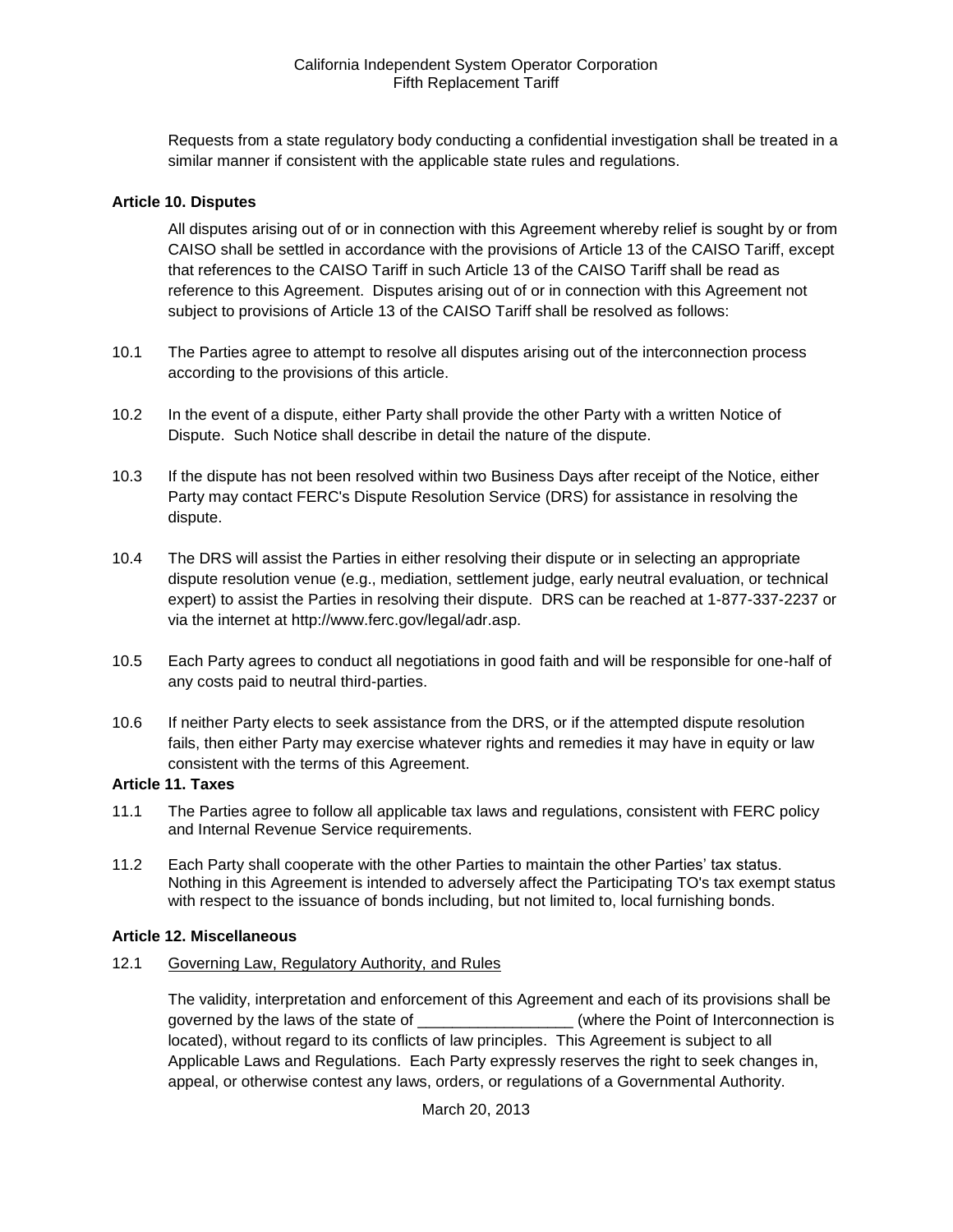## 12.2 Amendment

The Parties may amend this Agreement by a written instrument duly executed by all of the Parties, or under article 12.12 of this Agreement.

## 12.3 No Third-Party Beneficiaries

This Agreement is not intended to and does not create rights, remedies, or benefits of any character whatsoever in favor of any persons, corporations, associations, or entities other than the Parties, and the obligations herein assumed are solely for the use and benefit of the Parties, their successors in interest and where permitted, their assigns.

## 12.4 Waiver

- 12.4.1 The failure of a Party to this Agreement to insist, on any occasion, upon strict performance of any provision of this Agreement will not be considered a waiver of any obligation, right, or duty of, or imposed upon, such Party.
- 12.4.2 Any waiver at any time by any Party of its rights with respect to this Agreement shall not be deemed a continuing waiver or a waiver with respect to any other failure to comply with any other obligation, right, duty of this Agreement. Termination or Default of this Agreement for any reason by Interconnection Customer shall not constitute a waiver of the Interconnection Customer's legal rights to obtain an interconnection from the Participating TO. Any waiver of this Agreement shall, if requested, be provided in writing.

## 12.5 Entire Agreement

This Agreement, including all Attachments, constitutes the entire agreement among the Parties with reference to the subject matter hereof, and supersedes all prior and contemporaneous understandings or agreements, oral or written, between or among the Parties with respect to the subject matter of this Agreement. There are no other agreements, representations, warranties, or covenants which constitute any part of the consideration for, or any condition to, any Party's compliance with its obligations under this Agreement.

## 12.6 Multiple Counterparts

This Agreement may be executed in two or more counterparts, each of which is deemed an original but all constitute one and the same instrument.

## 12.7 No Partnership

This Agreement shall not be interpreted or construed to create an association, joint venture, agency relationship, or partnership among the Parties or to impose any partnership obligation or partnership liability upon any Party. No Party shall have any right, power or authority to enter into any agreement or undertaking for, or act on behalf of, or to act as or be an agent or representative of, or to otherwise bind, another Party.

## 12.8 Severability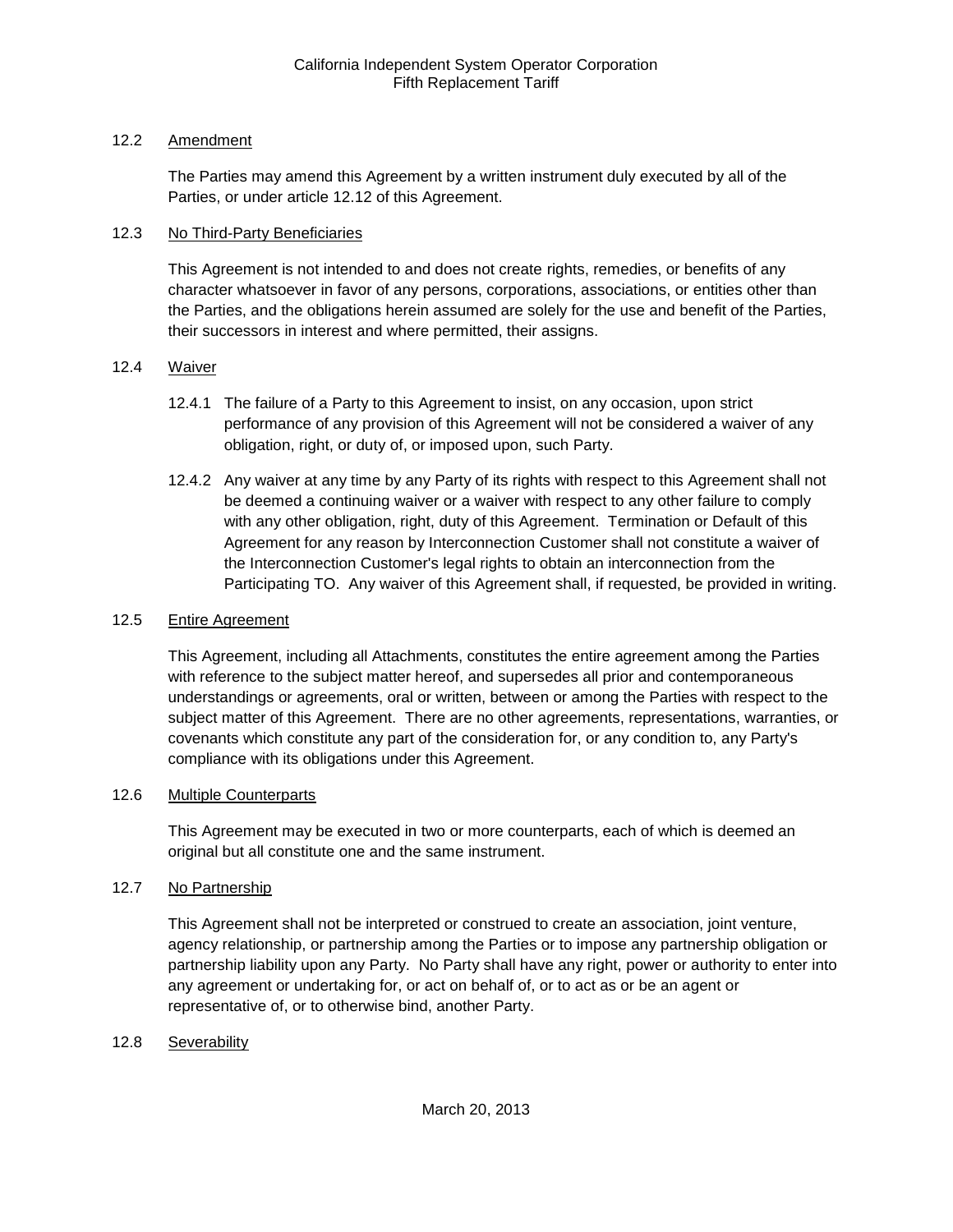If any provision or portion of this Agreement shall for any reason be held or adjudged to be invalid or illegal or unenforceable by any court of competent jurisdiction or other Governmental Authority, (1) such portion or provision shall be deemed separate and independent, (2) the Parties shall negotiate in good faith to restore insofar as practicable the benefits to each Party that were affected by such ruling, and (3) the remainder of this Agreement shall remain in full force and effect.

#### 12.9 Security Arrangements

Infrastructure security of electric system equipment and operations and control hardware and software is essential to ensure day-to-day reliability and operational security. FERC expects all transmission providers, market participants, and interconnection customers interconnected to electric systems to comply with the recommendations offered by the President's Critical Infrastructure Protection Board and, eventually, best practice recommendations from the electric reliability authority. All public utilities are expected to meet basic standards for system infrastructure and operational security, including physical, operational, and cyber-security practices.

#### 12.10 Environmental Releases

Each Party shall notify the other Parties, first orally and then in writing, of the release of any hazardous substances, any asbestos or lead abatement activities, or any type of remediation activities related to the Small Generating Facility or the Interconnection Facilities, each of which may reasonably be expected to affect the other Parties. The notifying Party shall (1) provide the notice as soon as practicable, provided such Party makes a good faith effort to provide the notice no later than 24 hours after such Party becomes aware of the occurrence, and (2) promptly furnish to the other Parties copies of any publicly available reports filed with any governmental authorities addressing such events.

#### 12.11 Subcontractors

Nothing in this Agreement shall prevent a Party from utilizing the services of any subcontractor as it deems appropriate to perform its obligations under this Agreement; provided, however, that each Party shall require its subcontractors to comply with all applicable terms and conditions of this Agreement in providing such services and each Party shall remain primarily liable to the other Parties for the performance of such subcontractor.

- 12.11.1 The creation of any subcontract relationship shall not relieve the hiring Party of any of its obligations under this Agreement. The hiring Party shall be fully responsible to the other Parties for the acts or omissions of any subcontractor the hiring Party hires as if no subcontract had been made; provided, however, that in no event shall the Participating TO or the CAISO be liable for the actions or inactions of the Interconnection Customer or its subcontractors with respect to obligations of the Interconnection Customer under this Agreement. Any applicable obligation imposed by this Agreement upon the hiring Party shall be equally binding upon, and shall be construed as having application to, any subcontractor of such Party.
- 12.11.2 The obligations under this article will not be limited in any way by any limitation of subcontractor's insurance.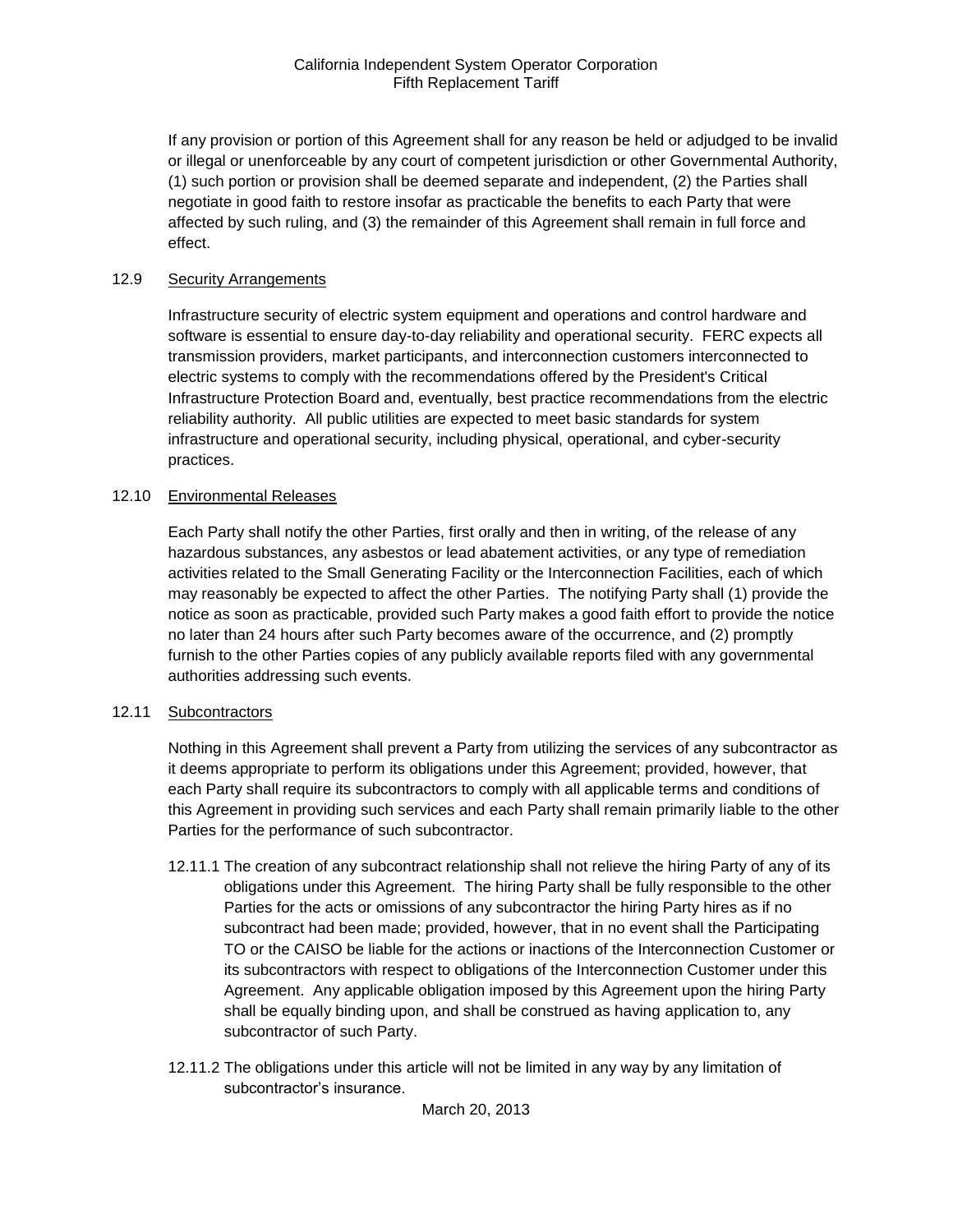## 12.12 Reservation of Rights

The CAISO and Participating TO shall each have the right to make a unilateral filing with FERC to modify this Agreement pursuant to section 205 or any other applicable provision of the Federal Power Act and FERC's rules and regulations thereunder with respect to the following articles of this Agreement and with respect to any rates, terms and conditions, charges, classifications of service, rule or regulation covered by these articles:

Introductory Paragraph, 1.1, 1.2, 1.3, 1.4, 1.5.1, 1.5.2, 1.5.3, 1.5.4, 1.5.5, 1.5.6, 1.5.7, 1.6, 1.7, 1.8.1, 1.9, 2.1, 2.2.1, 2.3, 3, 4.1.1 (last sentence only), 5.1, 5.3, 6.2, 7, 8, 9, 11, 12, 13, Attachment 1, Attachment 4, Attachment 5, and Attachment 7.

The Participating TO shall have the exclusive right to make a unilateral filing with FERC to modify this Agreement pursuant to section 205 or any other applicable provision of the Federal Power Act and FERC's rules and regulations thereunder with respect to the following articles of this Agreement and with respect to any rates, terms and conditions, charges, classifications of service, rule or regulation covered by these articles:

2.2.2, 4.1.1 (all but the last sentence), 4.1.2, 4.2, 5.2, 6.1.1 (all but the last sentence), 6.1.2, 10 (all but preamble), Attachment 2, Attachment 3 and Attachment 6.

The CAISO shall have the exclusive right to make a unilateral filing with FERC to modify this Agreement pursuant to section 205 or any other applicable provision of the Federal Power Act and FERC's rules and regulations thereunder with respect to the following articles of this Agreement and with respect to any rates, terms and conditions, charges, classifications of service, rule or regulation covered by these articles:

1.8.2, 6.1.1 (last sentence only) and 10 (preamble only).

The Interconnection Customer, the CAISO, and the Participating TO shall have the right to make a unilateral filing with FERC to modify this Agreement under any applicable provision of the Federal Power Act and FERC's rules and regulations; provided that each Party shall have the right to protest any such filing by another Party and to participate fully in any proceeding before FERC in which such modifications may be considered. Nothing in this Agreement shall limit the rights of the Parties or of FERC under sections 205 or 206 of the Federal Power Act and FERC's rules and regulations, except to the extent that the Parties otherwise mutually agree as provided herein.

## 12.13 Annual Reassessment Process

In accordance with Section 7.4 of the GIDAP, the CAISO will perform an annual reassessment in which it will update certain base case data prior to beginning the GIDAP Phase II Interconnection Studies. As set forth in Section 7.4 of the GIDAP, the CAISO may determine through this assessment that Delivery Network Upgrades already identified and included in executed Generator Interconnection Agreements should be modified in order to reflect the current circumstances of Interconnection Customers in the queue, including any withdrawals therefrom, and any additions and upgrades approved in the CAISO's most recent Transmission Planning Process cycle. To the extent that this determination modifies the scope or characteristics of, or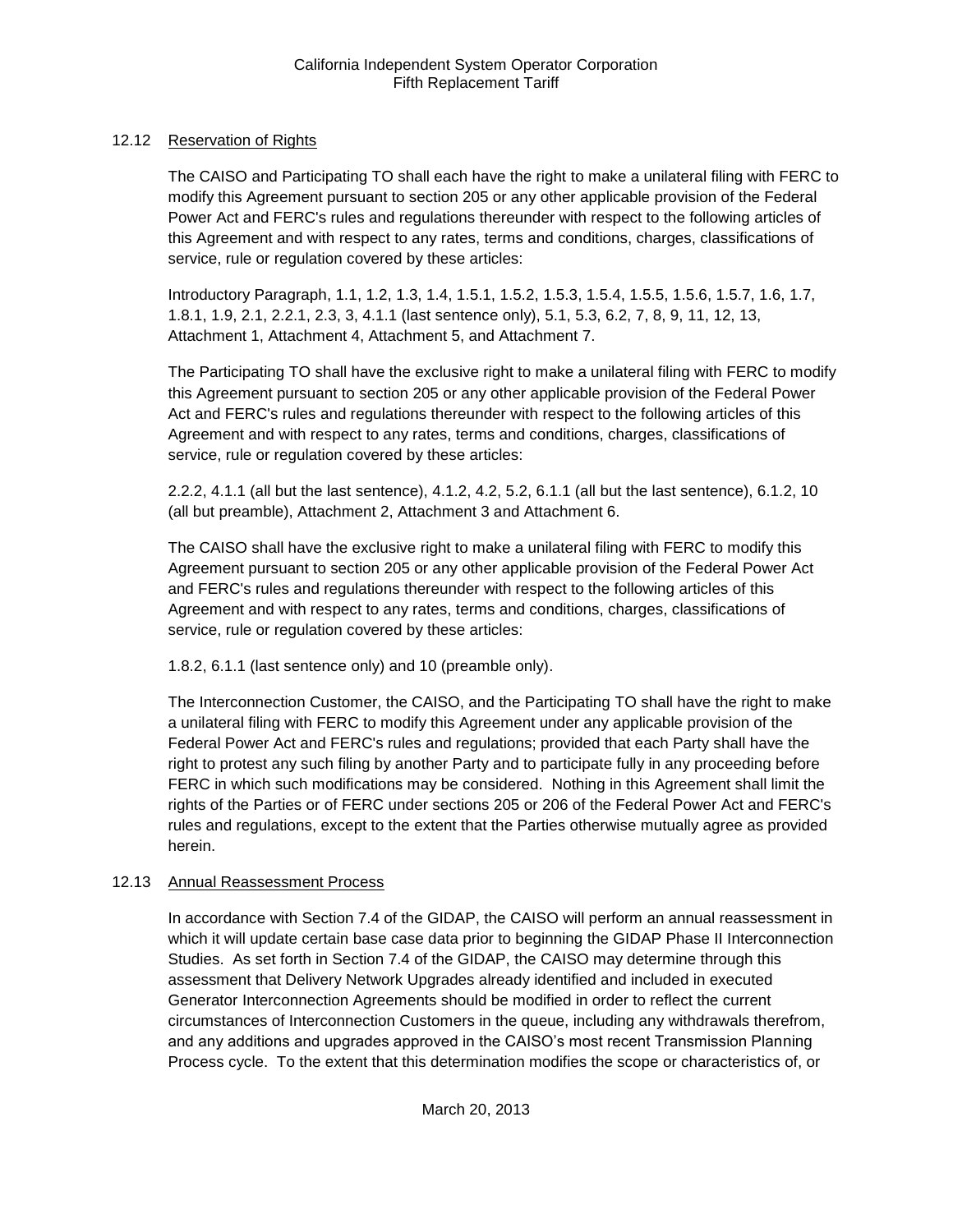the financial responsibility for, any Delivery Network Upgrades determined pursuant to this SGIA, such modification(s) will be reflected through an amendment to this SGIA.

#### **Article 13. Notices**

## 13.1 General

 $13.2$ 

 $13.3$ 

Unless otherwise provided in this Agreement, any written notice, demand, or request required or authorized in connection with this Agreement ("Notice") shall be deemed properly given if delivered in person, delivered by recognized national courier service, or sent by first class mail, postage prepaid, to the person specified below:

| If to the Participating TO:                                         |                         |  |
|---------------------------------------------------------------------|-------------------------|--|
|                                                                     |                         |  |
|                                                                     |                         |  |
|                                                                     |                         |  |
|                                                                     |                         |  |
| Phone: Fax: Fax:                                                    |                         |  |
| If to the CAISO:                                                    |                         |  |
| California Independent System Operator                              |                         |  |
|                                                                     |                         |  |
| 151 Blue Ravine Road                                                |                         |  |
| Folsom, CA 95630                                                    |                         |  |
| Phone: 916-351-4400                                                 | Fax: __________________ |  |
|                                                                     |                         |  |
| <b>Billing and Payment</b>                                          |                         |  |
|                                                                     |                         |  |
| Billings and payments shall be sent to the addresses set out below: |                         |  |
|                                                                     |                         |  |
|                                                                     |                         |  |
|                                                                     |                         |  |
|                                                                     |                         |  |
|                                                                     |                         |  |
|                                                                     |                         |  |
|                                                                     |                         |  |
|                                                                     |                         |  |
|                                                                     |                         |  |

If to the Interconnection Customer:

Interconnection Customer: \_\_\_\_\_\_\_\_\_\_\_\_\_\_\_\_\_\_\_\_\_\_\_\_\_\_\_\_\_\_\_\_\_\_\_\_\_\_\_\_\_\_\_\_ Attention: \_\_\_\_\_\_\_\_\_\_\_\_\_\_\_\_\_\_\_\_\_\_\_\_\_\_\_\_\_\_\_\_\_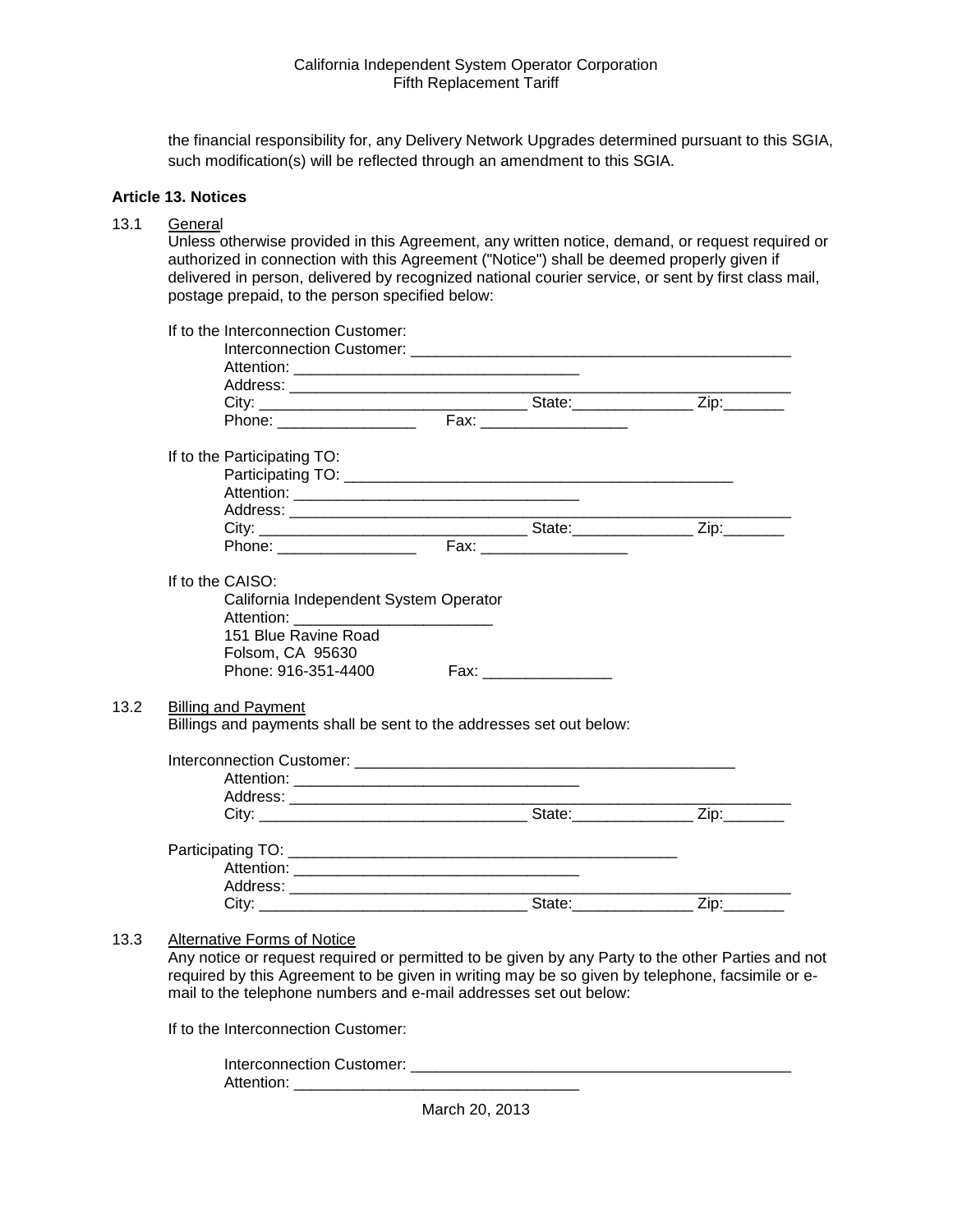| If to the Participating TO:                                                                                                                                                                                                                  |                |                               |  |
|----------------------------------------------------------------------------------------------------------------------------------------------------------------------------------------------------------------------------------------------|----------------|-------------------------------|--|
|                                                                                                                                                                                                                                              |                |                               |  |
|                                                                                                                                                                                                                                              |                |                               |  |
|                                                                                                                                                                                                                                              |                |                               |  |
|                                                                                                                                                                                                                                              |                |                               |  |
|                                                                                                                                                                                                                                              |                |                               |  |
|                                                                                                                                                                                                                                              |                |                               |  |
| If to the CAISO:                                                                                                                                                                                                                             |                |                               |  |
| California Independent System Operator                                                                                                                                                                                                       |                |                               |  |
| Attention:_________________________________                                                                                                                                                                                                  |                |                               |  |
| 151 Blue Ravine Road                                                                                                                                                                                                                         |                |                               |  |
| Folsom, CA 95630                                                                                                                                                                                                                             |                |                               |  |
| Phone: 916-351-4400 Fax: __________                                                                                                                                                                                                          |                |                               |  |
|                                                                                                                                                                                                                                              |                |                               |  |
|                                                                                                                                                                                                                                              |                |                               |  |
| <b>Designated Operating Representative</b><br>The Parties may also designate operating representatives to conduct the communications which<br>may be necessary or convenient for the administration of this Agreement. This person will also |                |                               |  |
| serve as the point of contact with respect to operations and maintenance of the Party's facilities.                                                                                                                                          |                |                               |  |
| Interconnection Customer's Operating Representative:                                                                                                                                                                                         |                |                               |  |
|                                                                                                                                                                                                                                              |                |                               |  |
|                                                                                                                                                                                                                                              |                |                               |  |
|                                                                                                                                                                                                                                              |                |                               |  |
|                                                                                                                                                                                                                                              |                |                               |  |
|                                                                                                                                                                                                                                              |                |                               |  |
| Participating TO's Operating Representative:                                                                                                                                                                                                 |                |                               |  |
|                                                                                                                                                                                                                                              |                |                               |  |
|                                                                                                                                                                                                                                              |                |                               |  |
|                                                                                                                                                                                                                                              |                |                               |  |
|                                                                                                                                                                                                                                              |                |                               |  |
| Phone: ___________________                                                                                                                                                                                                                   |                |                               |  |
| <b>CAISO's Operating Representative</b>                                                                                                                                                                                                      |                |                               |  |
| California Independent System Operator                                                                                                                                                                                                       |                |                               |  |
| Attention: Attention:                                                                                                                                                                                                                        |                |                               |  |
| 151 Blue Ravine Road                                                                                                                                                                                                                         |                |                               |  |
| Folsom, CA 95630                                                                                                                                                                                                                             |                |                               |  |
| Phone: 916-351-4400                                                                                                                                                                                                                          |                | Fax: ________________________ |  |
| Changes to the Notice Information                                                                                                                                                                                                            |                |                               |  |
|                                                                                                                                                                                                                                              | March 20, 2013 |                               |  |
|                                                                                                                                                                                                                                              |                |                               |  |
|                                                                                                                                                                                                                                              |                |                               |  |

 $13.4$ 

 $13.5$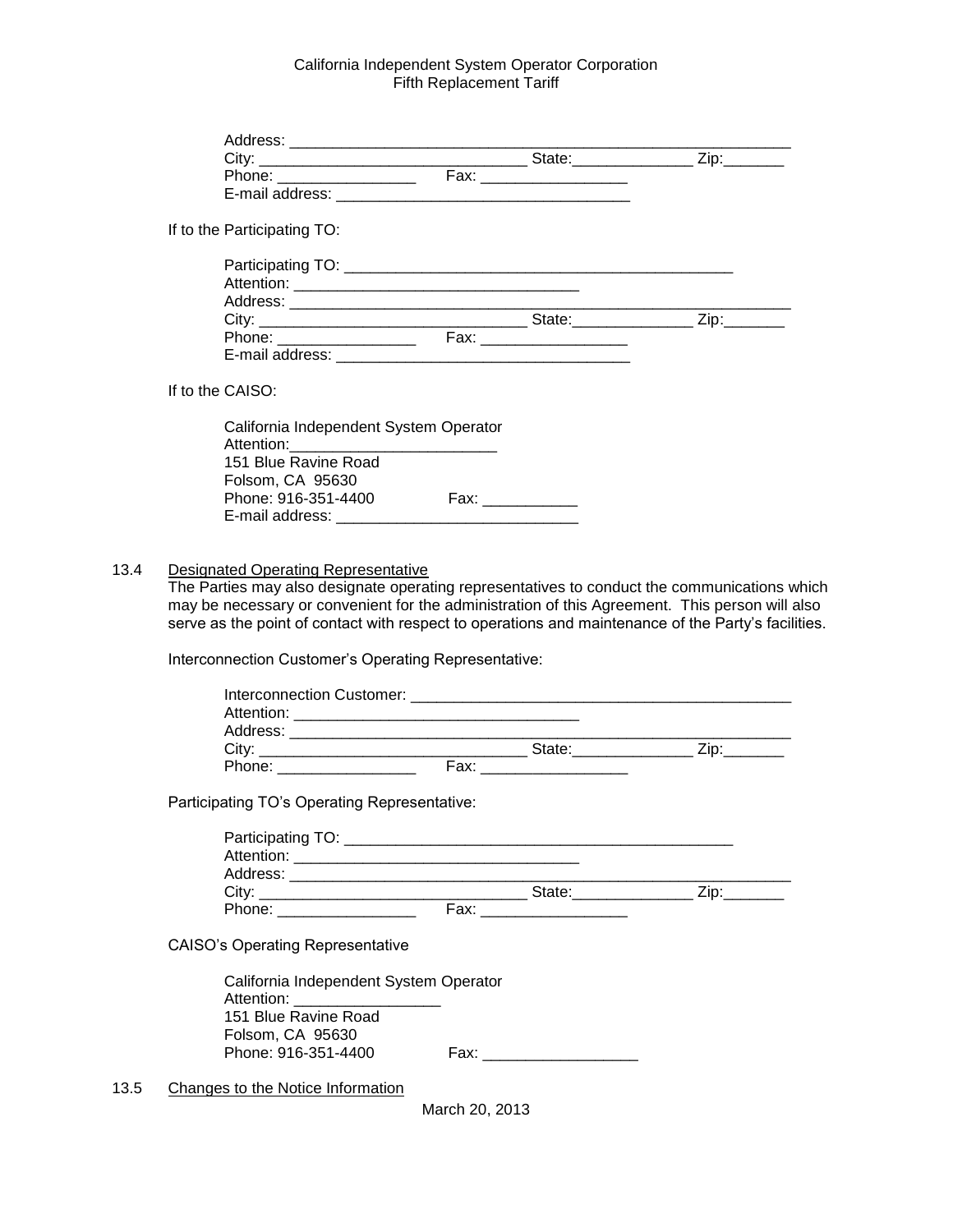Any Party may change this information by giving five Business Days written notice to the other Parties prior to the effective date of the change.

#### **Article 14. Signatures**

IN WITNESS WHEREOF, the Parties have caused this Agreement to be executed by their respective duly authorized representatives.

For the California Independent System Operator

| Name: |
|-------|
|-------|

Date: \_\_\_\_\_\_\_\_\_\_\_\_\_\_\_\_\_\_\_

For the Participating TO

Name: \_\_\_\_\_\_\_\_\_\_\_\_\_\_\_\_\_\_\_\_\_\_\_\_\_\_\_\_\_\_\_\_\_\_\_\_\_\_\_\_\_\_\_

| Title. |  |  |  |
|--------|--|--|--|
|        |  |  |  |

Date: \_\_\_\_\_\_\_\_\_\_\_\_\_\_\_\_\_\_\_

For the Interconnection Customer

Name: \_\_\_\_\_\_\_\_\_\_\_\_\_\_\_\_\_\_\_\_\_\_\_\_\_\_\_\_\_\_\_\_\_\_\_\_\_\_\_\_\_\_\_

Title: \_\_\_\_\_\_\_\_\_\_\_\_\_\_\_\_\_\_\_\_\_\_\_\_\_\_\_\_\_\_\_\_\_\_\_\_\_\_\_\_\_\_\_

Date: \_\_\_\_\_\_\_\_\_\_\_\_\_\_\_\_\_\_\_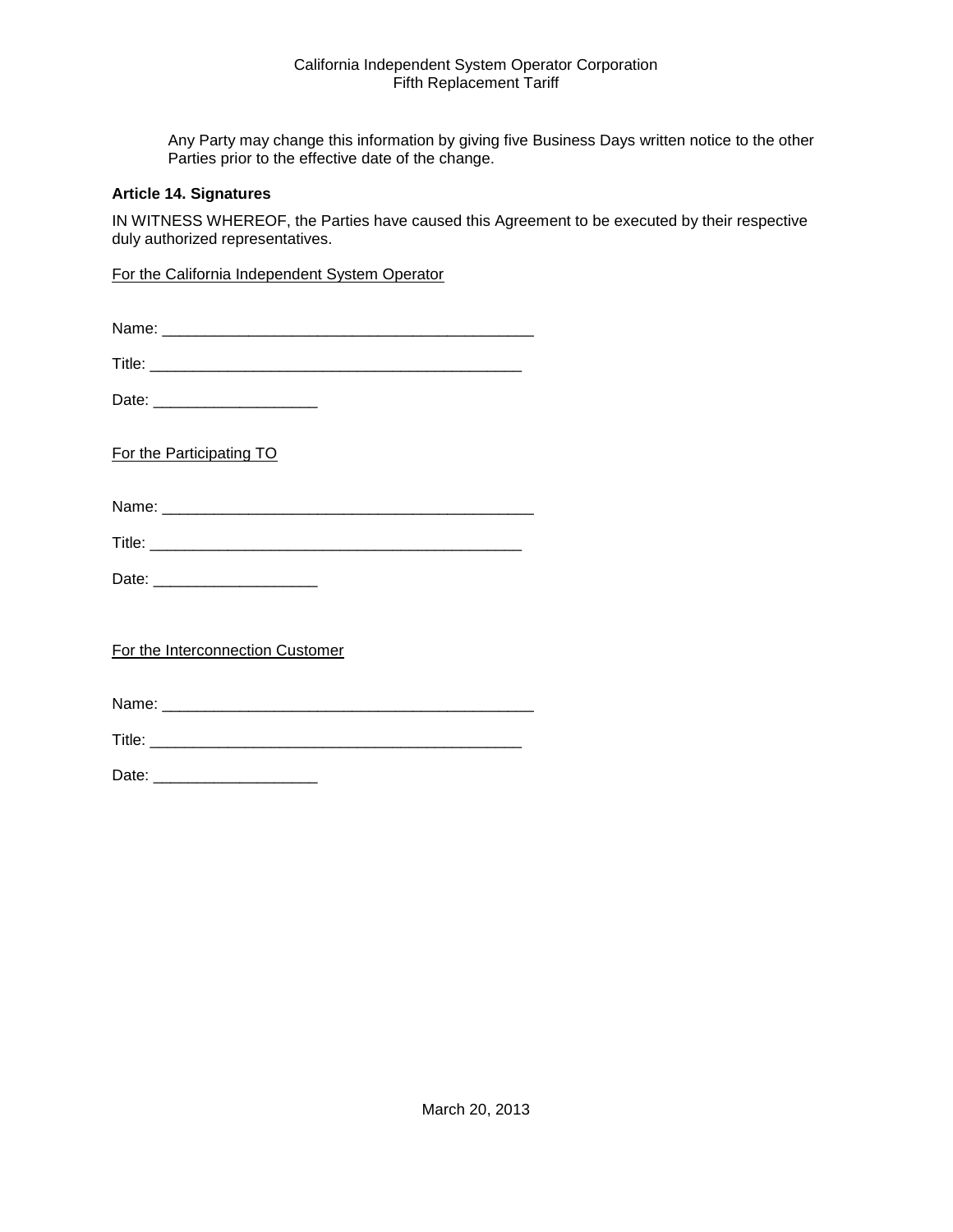## **Attachment 1 Glossary Of Terms**

**Affected System –** An electric system other than the CAISO Controlled Grid that may be affected by the proposed interconnection, including the Participating TO's electric system that is not part of the CAISO Controlled Grid.

**Applicable Laws and Regulations** – All duly promulgated applicable federal, state and local laws, regulations, rules, ordinances, codes, decrees, judgments, directives, or judicial or administrative orders, permits and other duly authorized actions of any Governmental Authority.

**Area Deliverability Constraint** – A previously identified transmission system operating limit, based on a CAISO interconnection study or transmission planning study and listed on the CAISO website, that would constrain the deliverability of a substantial number of generators if the CAISO were to assign full capacity or partial capacity deliverability status to additional generating facilities in one or more specified geographic or electrical areas of the CAISO Controlled Grid in a total amount that is greater than the TP Deliverability for those areas. May also be a transmission system operating limit that constrains all or most of the same generation already constrained by a previously identified Area Deliverability Constraint.

**Area Delivery Network Upgrade (ADNU)** – A transmission upgrade or addition identified by the CAISO to relieve an Area Deliverability Constraint.

**Balancing Authority Area** - The collection of generation, transmission, and loads within the metered boundaries of the Balancing Authority. The Balancing Authority maintains load-resource balance within this area.

**Business Day –** Monday through Friday, excluding federal holidays and the day after Thanksgiving Day.

**Commercial Operation Date** – The date on which a Small Generating Facility commenced generating electricity for sale as agreed upon by the Participating TO and the Interconnection Customer and in accordance with any implementation plan agreed to by the Participating TO and the CAISO for multiple individual generating units or project phases at a Small Generating Facility where an Interconnection Customer intends to establish separate Commercial Operation Dates for those generating units or project phases.

**Default** – The failure of a breaching Party to cure its breach under this Agreement.

**Distribution System** – Those non-CAISO-controlled transmission and distribution facilities owned by the Participating TO.

**Distribution Upgrades** – The additions, modifications, and upgrades to the Participating TO's Distribution System. Distribution Upgrades do not include Interconnection Facilities.

**Generator Interconnection and Deliverability Allocation Procedures (GIDAP)** – The CAISO protocol that sets forth the interconnection and allocation procedures applicable to an Interconnection Request pertaining to a Small Generating Facility that is included in CAISO Tariff Appendix DD.

**Good Utility Practice** – Any of the practices, methods and acts engaged in or approved by a significant portion of the electric utility industry during the relevant time period, or any of the practices, methods and acts which, in the exercise of reasonable judgment in light of the facts known at the time the decision was made, could have been expected to accomplish the desired result at a reasonable cost consistent with good business practices, reliability, safety and expedition. Good Utility Practice is not intended to be any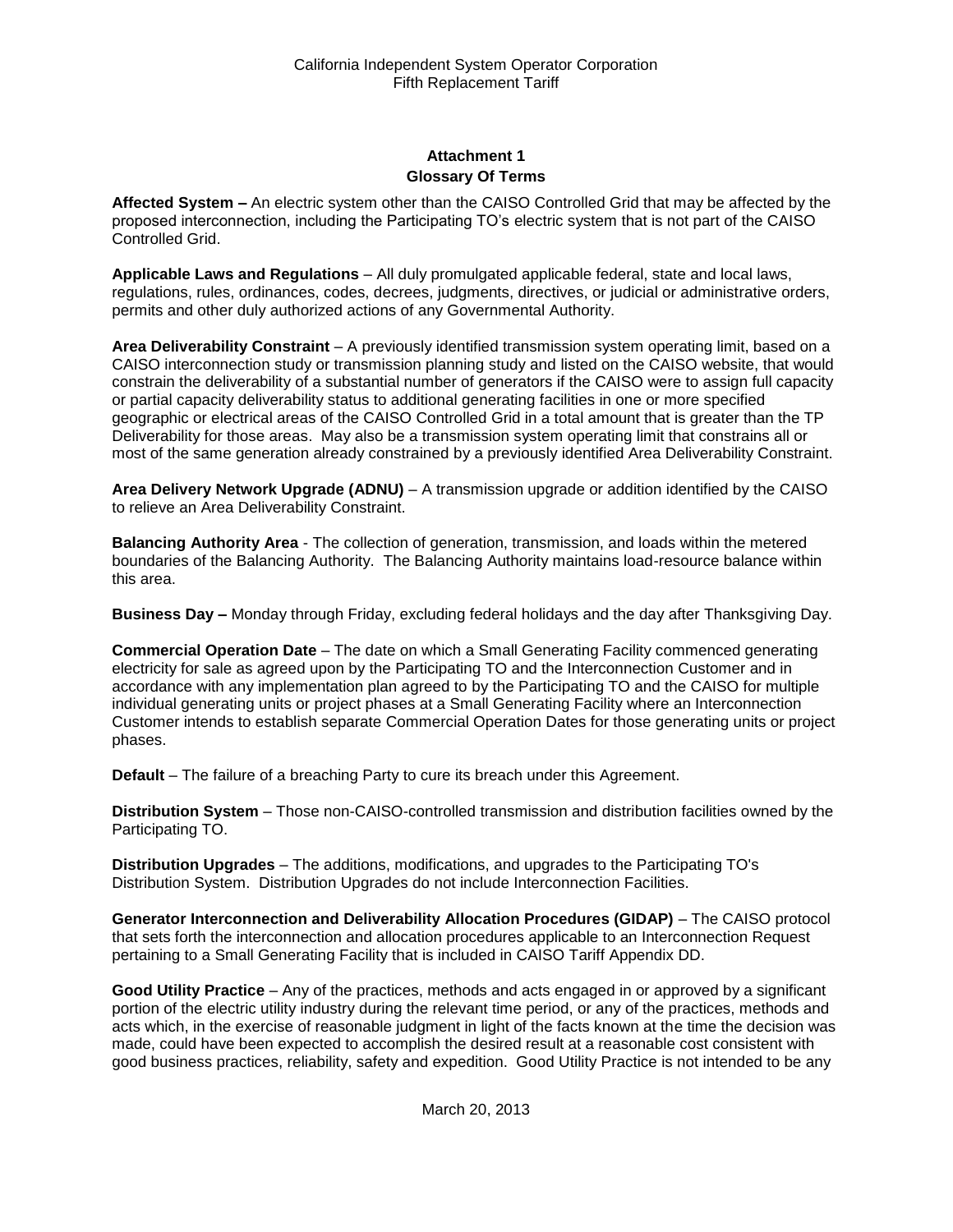one of a number of the optimum practices, methods, or acts to the exclusion of all others, but rather to be acceptable practices, methods, or acts generally accepted in the region.

**Governmental Authority** – Any federal, state, local or other governmental regulatory or administrative agency, court, commission, department, board, or other governmental subdivision, legislature, rulemaking board, tribunal, or other governmental authority having jurisdiction over the Parties, their respective facilities, or the respective services they provide, and exercising or entitled to exercise any administrative, executive, police, or taxing authority or power; provided, however, that such term does not include the Interconnection Customer, CAISO, Participating TO, or any affiliate thereof.

**Interconnection Facilities** – The Participating TO's Interconnection Facilities and the Interconnection Customer's Interconnection Facilities. Collectively, Interconnection Facilities include all facilities and equipment between the Small Generating Facility and the Point of Interconnection, including any modification, additions or upgrades that are necessary to physically and electrically interconnect the Small Generating Facility to the Participating TO's Transmission System. Interconnection Facilities are sole use facilities and shall not include Distribution Upgrades or Network Upgrades.

**Interconnection Financial Security** – Any of the financial instruments listed in Section 10.1 of the GIDAP that are posted by an Interconnection Customer.

**Interconnection Handbook** – A handbook, developed by the Participating TO and posted on the Participating TO's website or otherwise made available by the Participating TO, describing technical and operational requirements for wholesale generators and loads connected to the Participating TO's Transmission System, as such handbook may be modified or superseded from time to time. The Participating TO's standards contained in the Interconnection Handbook shall be deemed consistent with Good Utility Practice and applicable reliability standards.

**Interconnection Request** – A request, in accordance with the CAISO Tariff, to interconnect a new Small Generating Facility, or to increase the capacity of, or make a Material Modification to the operating characteristics of, an existing Small Generating Facility that is interconnected with the CAISO Controlled Grid.

## **Interconnection Study** –

- (i) For Interconnection Requests processed under the Cluster Study Process described in the GIDAP, any of the following: the Phase I Interconnection Study conducted or caused to be performed by the CAISO, the reassessment of the Phase I Interconnection Study Base Case conducted or caused to be performed by the CAISO prior to the commencement of the Phase II Interconnection Study, or the Phase II Interconnection Study conducted or caused to be performed by the CAISO, pursuant to the GIDAP.
- (ii) For Interconnection Requests processed under the Independent Study Process described in the GIDAP, the governing study(ies) conducted or caused to be performed by the CAISO pursuant to the GIDAP, which shall consist primarily of a Facilities Study as described in Section 4.5 of the GIDAP, a System Impact Study as described in Section 4.4 of the GIDAP, and, as applicable to Full Capacity Deliverability Status or Partial Deliverability Status, Phase I and Phase Interconnection Studies as described in Section 2.4.3 of the GIDAP.

**Local Deliverability Constraint** – A transmission system operating limit modeled in the GIDAP study process that would be exceeded if the CAISO were to assign full capacity or partial capacity deliverability status to one or more additional generating facilities interconnecting to the CAISO Controlled Grid in a specific local area, and that is not an Area Deliverability Constraint.

**Local Delivery Network Upgrade (LDNU)** – A transmission upgrade or addition identified by the CAISO in the GIDAP study process to relieve a Local Deliverability Constraint.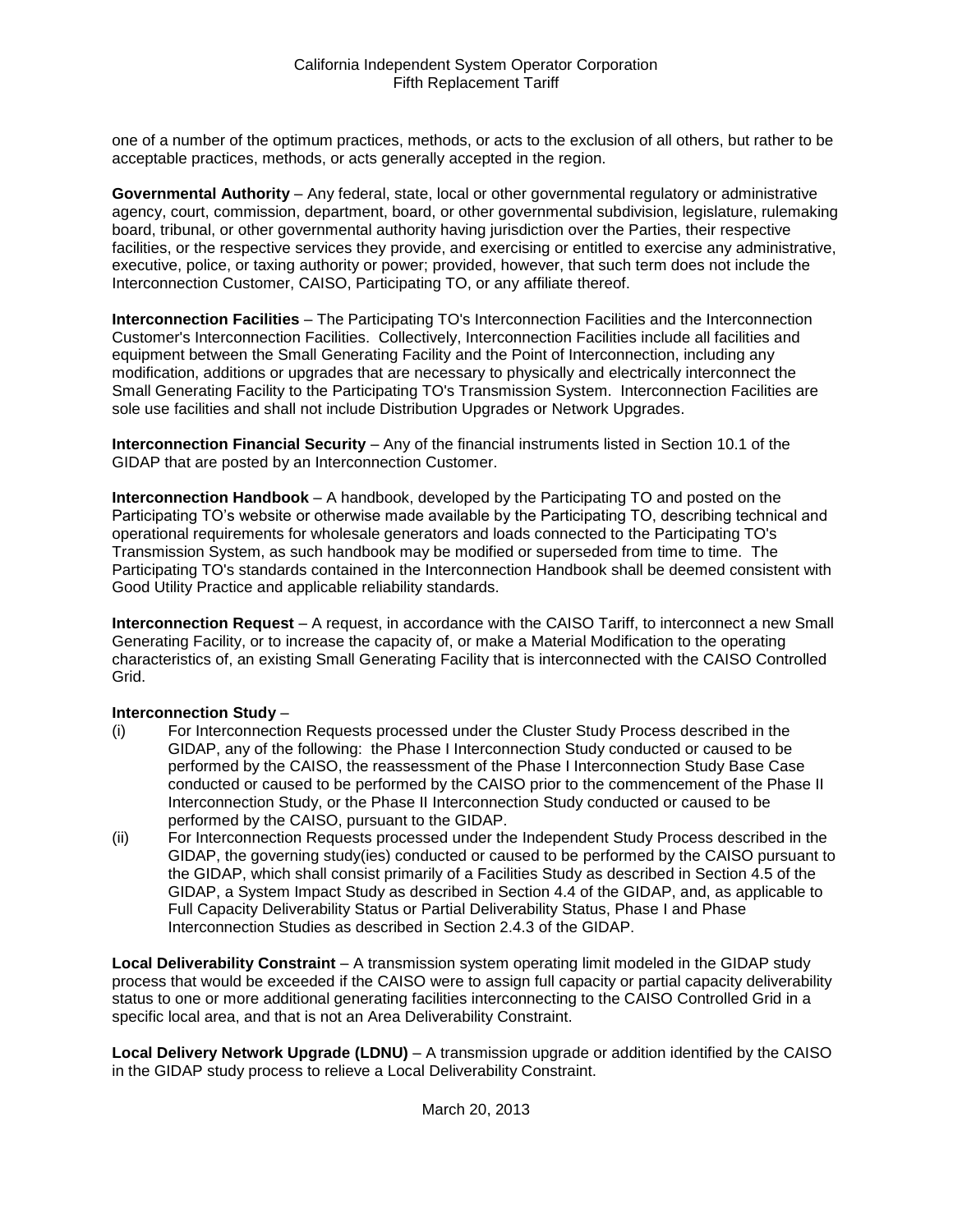**CAISO Controlled Grid** – The system of transmission lines and associated facilities of the parties to a Transmission Control Agreement that have been placed under the CAISO's Operational Control.

**CAISO Tariff** – The CAISO's tariff, as filed with FERC, and as amended or supplemented from time to time, or any successor tariff.

**Material Modification** – A modification that has a material impact on the cost or timing of any Interconnection Request or any other valid interconnection request with a later queue priority date.

**Merchant Network Upgrades** – Network Upgrades constructed and owned by an Interconnection Customer pursuant to Article 5.2.1 of this SGIA, Section 13.3 of the GIDAP, and Sections 24.4.6.1 and 36.11 of the CAISO Tariff.

**Network Upgrades –** Additions, modifications, and upgrades to the Participating TO's Transmission System required at or beyond the point at which the Small Generating Facility interconnects with the CAISO Controlled Grid to accommodate the interconnection of the Small Generating Facility with the CAISO Controlled Grid. Network Upgrades do not include Distribution Upgrades.

**Operational Control** – The rights of the CAISO under a Transmission Control Agreement and the CAISO Tariff to direct the parties to the Transmission Control Agreement how to operate their transmission lines and facilities and other electric plant affecting the reliability of those lines and facilities for the purpose of affording comparable non-discriminatory transmission access and meeting applicable reliability criteria.

**Operating Requirements** – Any operating and technical requirements that may be applicable due to the CAISO, Western Electricity Coordinating Council, Balancing Authority Area, or the Participating TO's requirements, including those set forth in this Agreement.

**Option (A) Interconnection Customer** – An Interconnection Customer that elects to interconnect pursuant to Option (A) as set forth in Section 7.2 of the GIDAP.

**Option (B) Interconnection Customer** – An Interconnection Customer that elects to interconnect pursuant to Option (B) as set forth in Section 7.2 of the GIDAP.

**Party or Parties** – The Participating TO, CAISO, Interconnection Customer or the applicable combination of the above.

**Phased Generating Facility** – A Generating Facility that is structured to be completed and to achieve Commercial Operation in two or more successive sequences that are specified in this SGIA, such that each sequence comprises a portion of the total megawatt generation capacity of the entire Generating Facility.

**Point of Interconnection** – The point where the Interconnection Facilities connect with the Participating TO's Transmission System.

**Reasonable Efforts** – With respect to an action required to be attempted or taken by a Party under this Agreement, efforts that are timely and consistent with Good Utility Practice and are otherwise substantially equivalent to those a Party would use to protect its own interests.

**Reliability Network Upgrades (RNU)** – The transmission facilities at or beyond the Point of Interconnection identified in the Interconnection Studies as necessary to interconnect one or more Generating Facility(ies) safely and reliably to the CAISO Controlled Grid, which would not have been necessary but for the interconnection of one or more Generating Facility(ies), including Network Upgrades necessary to remedy short circuit or stability problems, or system operating limits. Reliability Network Upgrades shall only be deemed necessary for system operating limits, occurring under any

March 20, 2013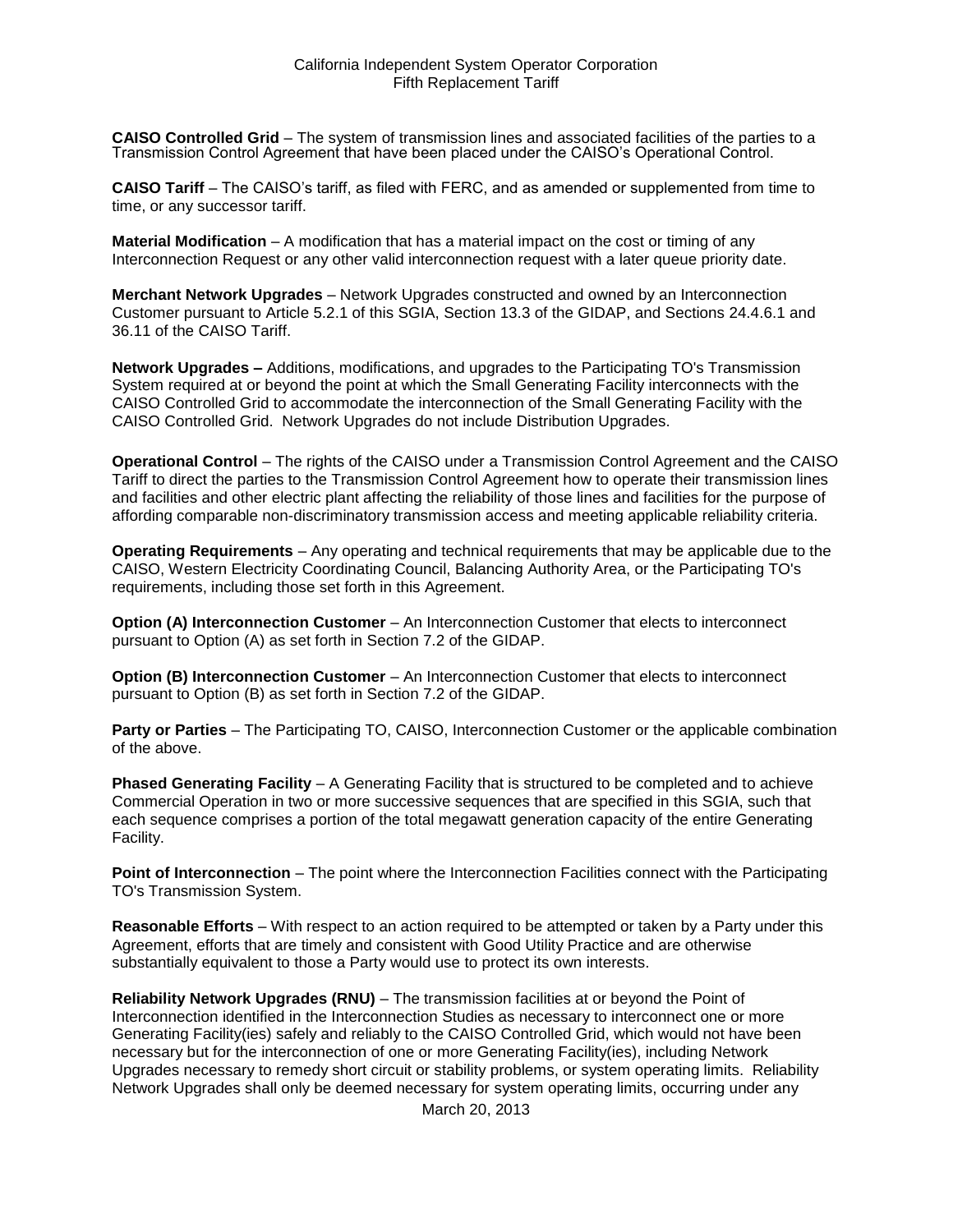system condition, which such system operating limits cannot be adequately mitigated through Congestion Management, Operating Procedures, or Special Protection Systems based on the characteristics of the Generating Facilities included in the Interconnection Studies, limitations on market models, systems, or information, or other factors specifically identified in the Interconnection Studies. Reliability Network Upgrades also include, consistent with WECC practice, the facilities necessary to mitigate any adverse impact the Generating Facility's interconnection may have on a path's WECC rating.

**Small Generating Facility** – The Interconnection Customer's device for the production of electricity identified in the Interconnection Request, but shall not include the Interconnection Customer's Interconnection Facilities.

**TP Deliverability** – The capability, measured in MW, of the CAISO Controlled Grid as modified by transmission upgrades and additions identified in the annual Transmission Plan to support the interconnection with Full Capacity Deliverability Status or Partial Capacity Deliverability Status of additional Generating Facilities in a specified geographic or electrical area of the CAISO Controlled Grid.

**Transmission Control Agreement –** CAISO FERC Electric Tariff No. 7.

**Transmission System** – The facilities owned and operated by the Participating TO and that have been placed under the CAISO's Operational Control, which facilities form part of the CAISO Controlled Grid.

**Upgrades** – The required additions and modifications to the Participating TO's Transmission System and Distribution System at or beyond the Point of Interconnection. Upgrades may be Network Upgrades or Distribution Upgrades. Upgrades do not include Interconnection Facilities.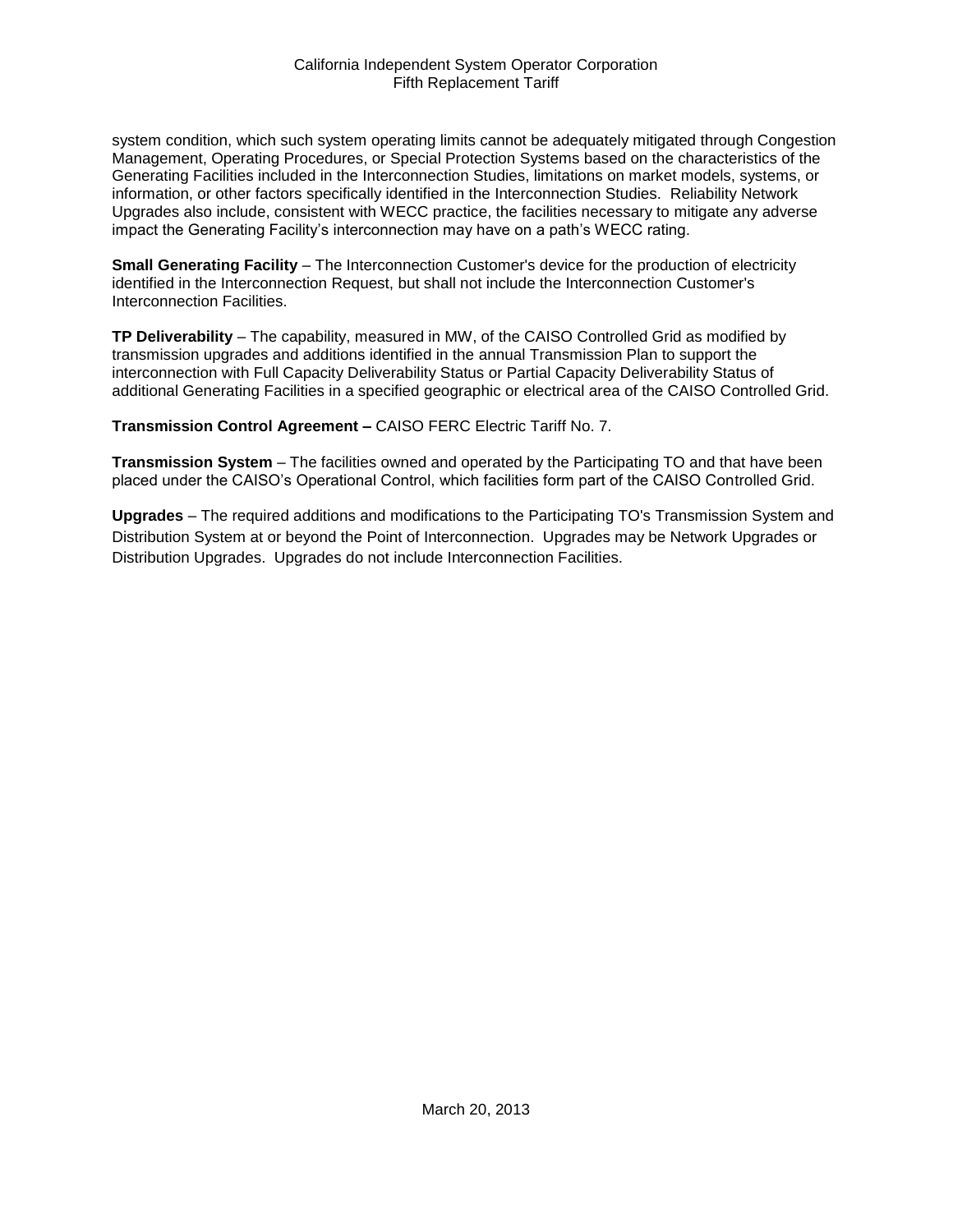## **Attachment 2**

# **Description and Costs of the Small Generating Facility, Interconnection Facilities, and Metering Equipment**

Equipment, including the Small Generating Facility, Interconnection Facilities, and metering equipment shall be itemized and identified as being owned by the Interconnection Customer or the Participating TO. The Participating TO will provide a best estimate itemized cost, including overheads, of its Interconnection Facilities and metering equipment, and a best estimate itemized cost of the annual operation and maintenance expenses associated with its Interconnection Facilities and metering equipment.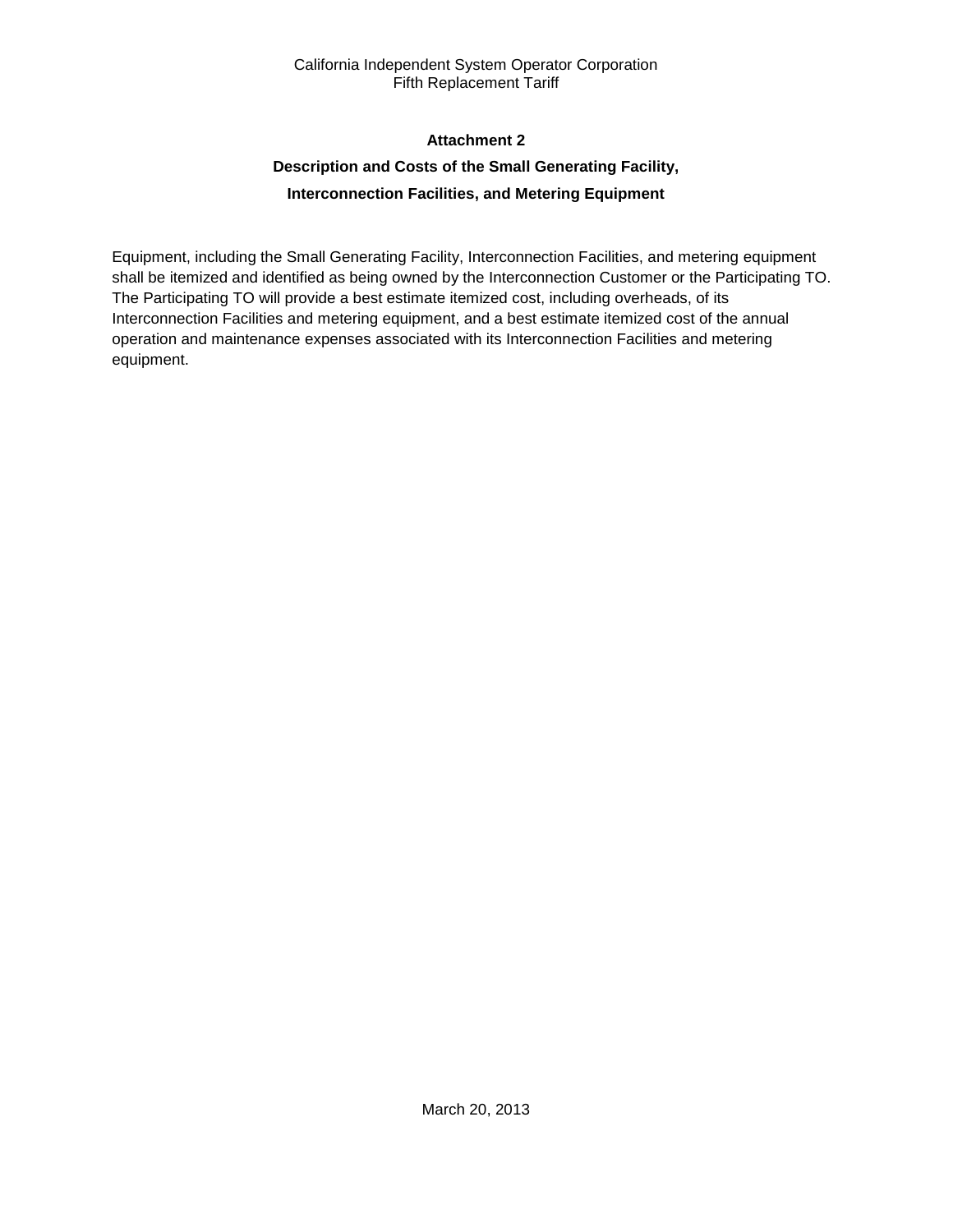## **Attachment 3**

# **One-line Diagram Depicting the Small Generating Facility, Interconnection Facilities, Metering Equipment, and Upgrades**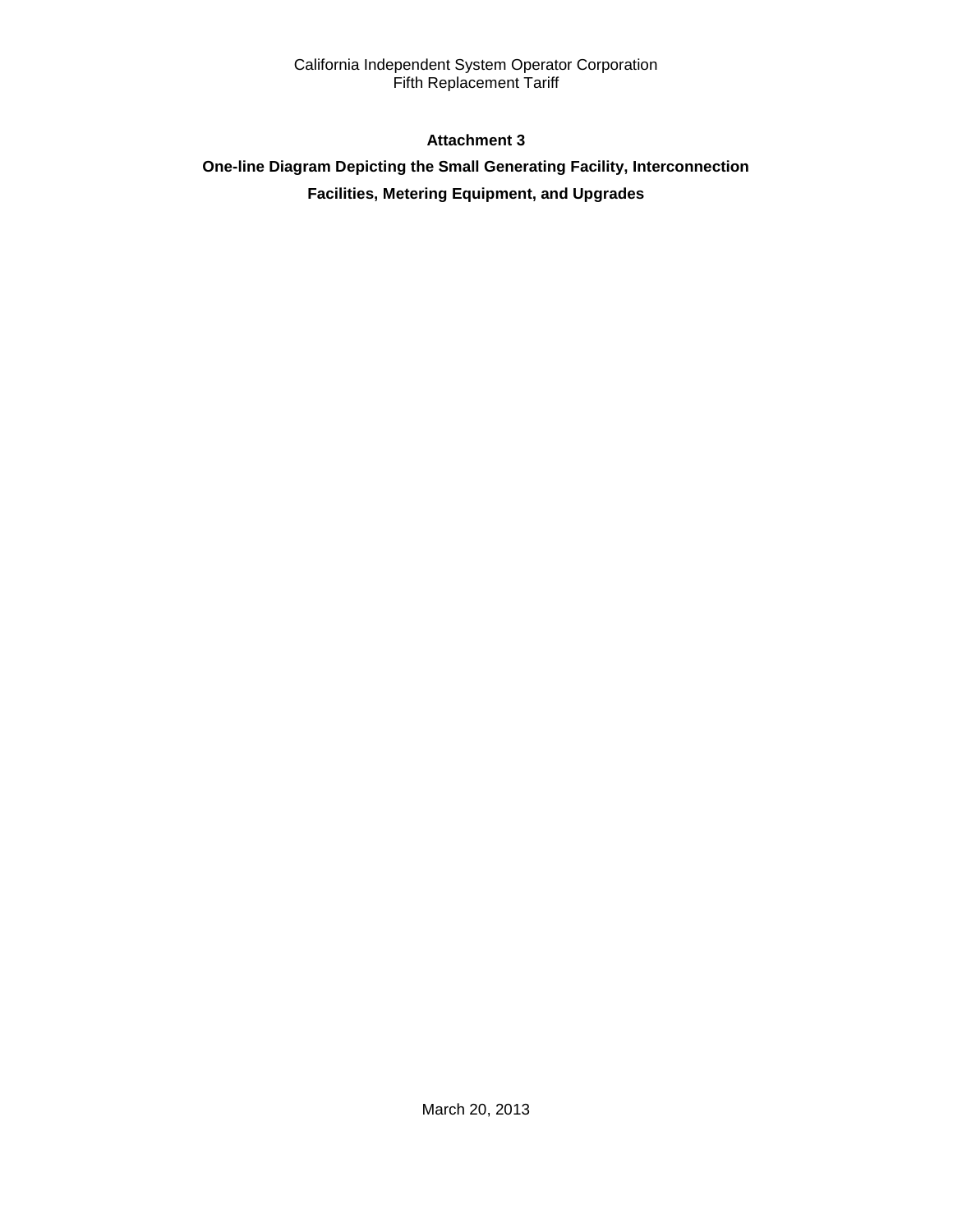# **Attachment 4 Milestones**

In-Service Date: \_\_\_\_\_\_\_\_\_\_\_\_\_\_\_\_\_\_\_\_\_\_\_

Critical milestones and responsibility as agreed to by the Parties:

|               | <b>Milestone/Date</b> | <b>Responsible Party</b>                                                                                                                                                                                                                                                                                                                              |
|---------------|-----------------------|-------------------------------------------------------------------------------------------------------------------------------------------------------------------------------------------------------------------------------------------------------------------------------------------------------------------------------------------------------|
|               |                       |                                                                                                                                                                                                                                                                                                                                                       |
|               |                       |                                                                                                                                                                                                                                                                                                                                                       |
|               |                       |                                                                                                                                                                                                                                                                                                                                                       |
|               |                       |                                                                                                                                                                                                                                                                                                                                                       |
|               |                       |                                                                                                                                                                                                                                                                                                                                                       |
|               |                       |                                                                                                                                                                                                                                                                                                                                                       |
|               |                       |                                                                                                                                                                                                                                                                                                                                                       |
|               |                       | $(8) \begin{tabular}{l} \hline \rule{0.2cm}{0.15cm} \rule{0.2cm}{0.15cm} \rule{0.2cm}{0.15cm} \rule{0.2cm}{0.15cm} \rule{0.2cm}{0.15cm} \rule{0.2cm}{0.15cm} \rule{0.2cm}{0.15cm} \rule{0.2cm}{0.15cm} \rule{0.2cm}{0.15cm} \rule{0.2cm}{0.15cm} \rule{0.2cm}{0.15cm} \rule{0.2cm}{0.15cm} \rule{0.2cm}{0.15cm} \rule{0.2cm}{0.15cm} \rule{0.2cm}{0.$ |
|               |                       |                                                                                                                                                                                                                                                                                                                                                       |
|               |                       | $(10) \begin{tabular}{l} \hline \rule{0.2cm}{0.15cm} \rule{0.2cm}{0.15cm} \rule{0.2cm}{0.15cm} \rule{0.2cm}{0.15cm} \rule{0.2cm}{0.15cm} \rule{0.2cm}{0.15cm} \rule{0.2cm}{0.15cm} \rule{0.2cm}{0.15cm} \rule{0.2cm}{0.15cm} \rule{0.2cm}{0.15cm} \rule{0.2cm}{0.15cm} \rule{0.2cm}{0.15cm} \rule{0.2cm}{0.15cm} \rule{0.2cm}{0.15cm} \rule{0.2cm}{0$ |
| Agreed to by: |                       |                                                                                                                                                                                                                                                                                                                                                       |
|               |                       |                                                                                                                                                                                                                                                                                                                                                       |
|               |                       | Date________________                                                                                                                                                                                                                                                                                                                                  |
|               |                       |                                                                                                                                                                                                                                                                                                                                                       |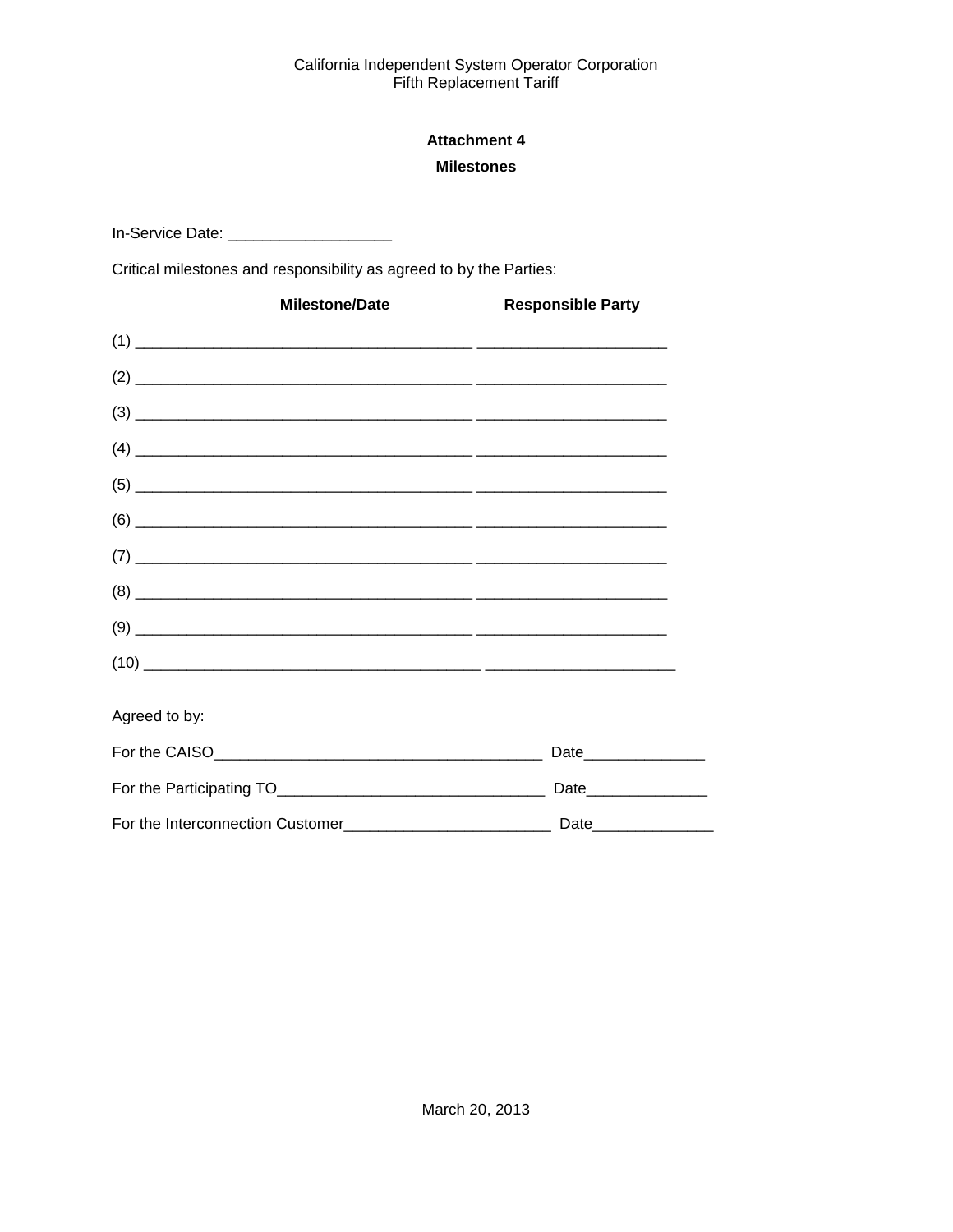## **Attachment 5**

# **Additional Operating Requirements for the CAISO Controlled Grid and Affected Systems Needed**

**to Support**

## **the Interconnection Customer's Needs**

The Participating TO and the CAISO shall also provide requirements that must be met by the Interconnection Customer prior to initiating parallel operation with the CAISO Controlled Grid.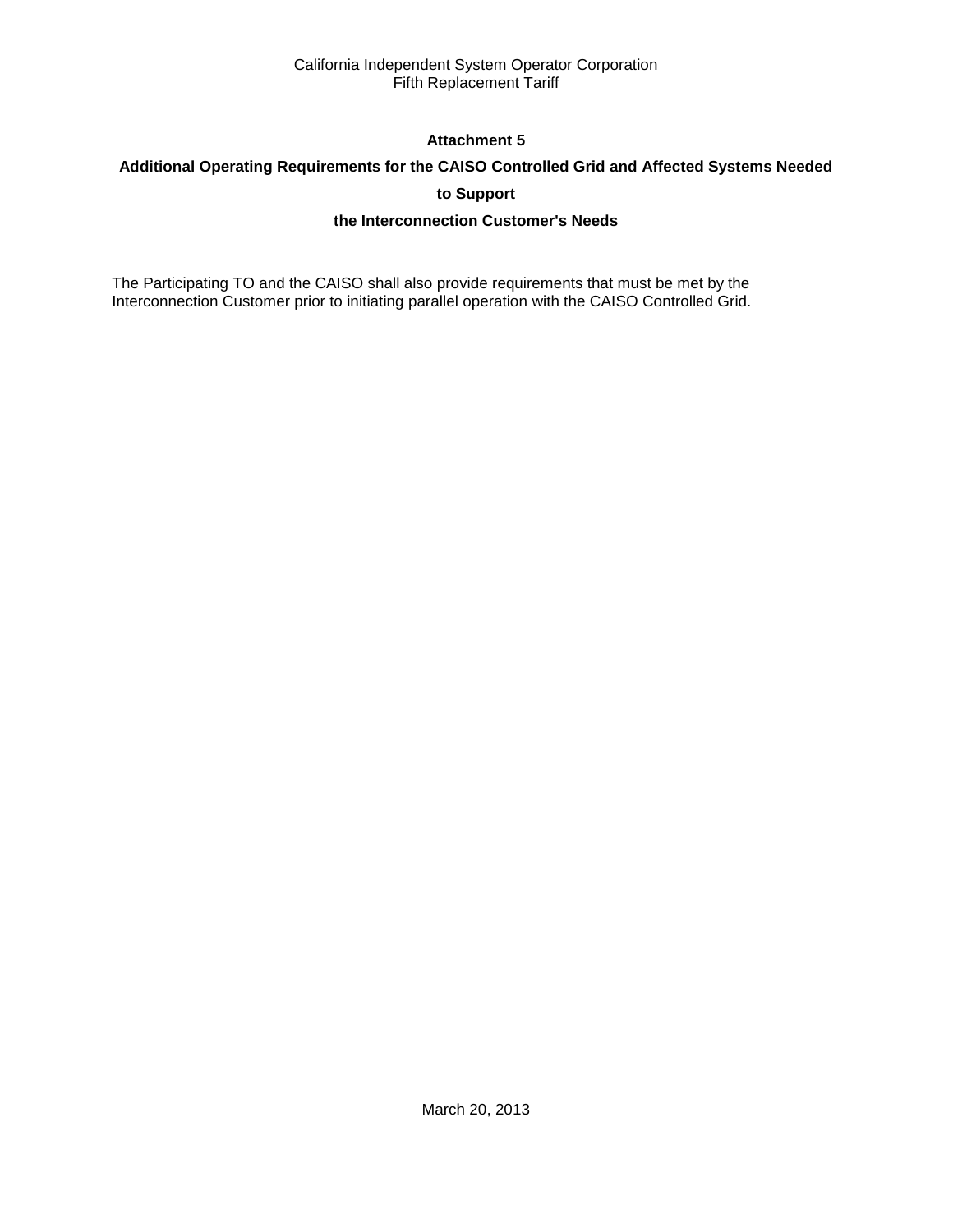## **Attachment 6**

## **Participating TO's Description of its Upgrades**

## **and Best Estimate of Upgrade Costs**

The Participating TO shall describe Upgrades and provide an itemized best estimate of the cost, including overheads, of the Upgrades and annual operation and maintenance expenses associated with such Upgrades. The Participating TO shall functionalize Upgrade costs and annual expenses as either transmission or distribution related.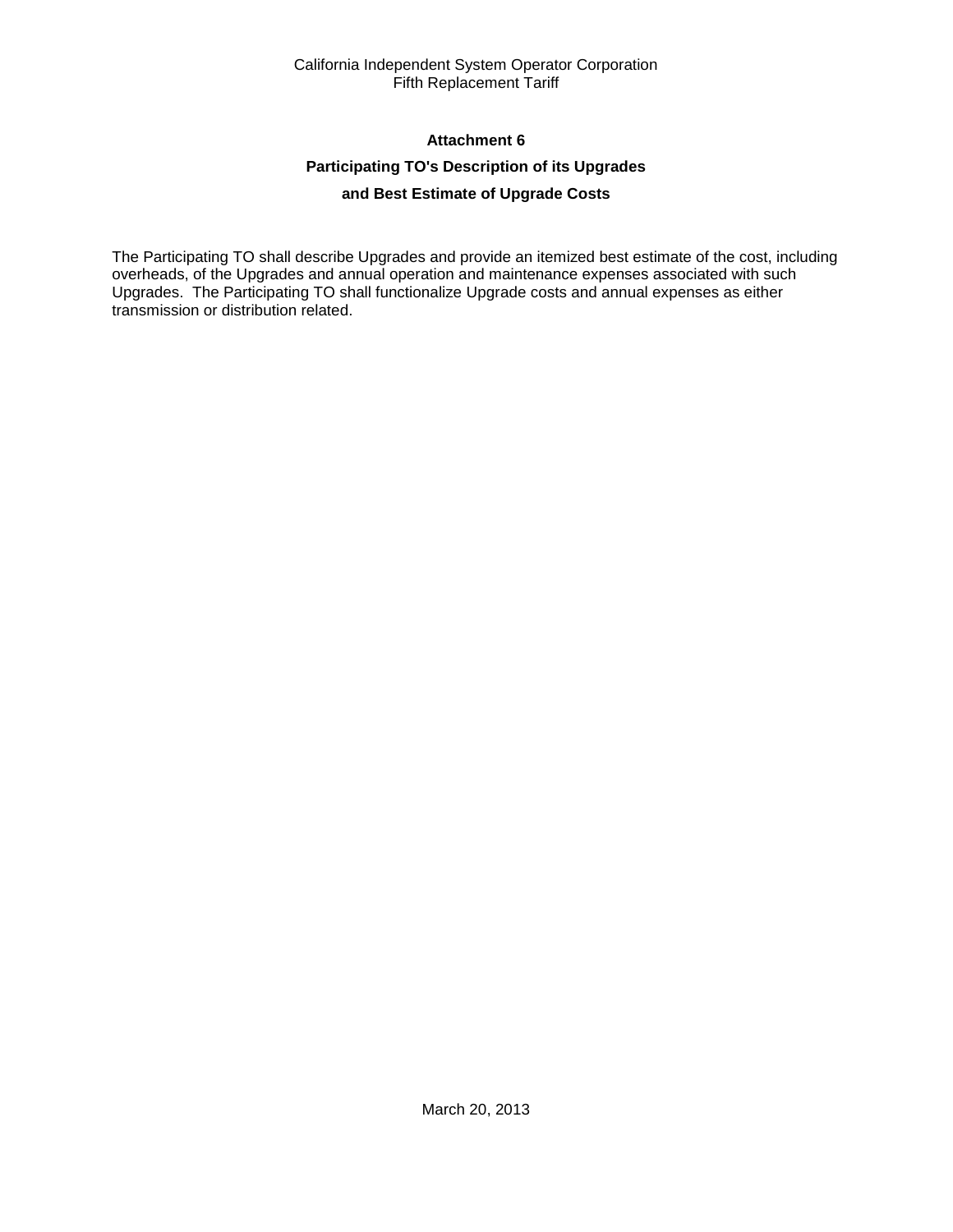## **Attachment 7**

## **Interconnection Requirements for an Asynchronous Generating Facility**

Attachment 7 sets forth requirements and provisions specific to all Asynchronous Generating Facilities. All other requirements of this Agreement continue to apply to all Asynchronous Generating Facility interconnections.

## **A. Technical Standards Applicable to Asynchronous Generating Facilities**

## **i. Low Voltage Ride-Through (LVRT) Capability**

A Asynchronous Generating Facility shall be able to remain online during voltage disturbances up to the time periods and associated voltage levels set forth in the requirements below.

- 1. An Asynchronous Generating Facility shall remain online for the voltage disturbance caused by any fault on the transmission grid, or within the Asynchronous Generating Facility between the Point of Interconnection and the high voltage terminals of the Asynchronous Generating Facility's step up transformer, having a duration equal to the lesser of the normal three-phase fault clearing time (4-9 cycles) or one-hundred fifty (150) milliseconds, plus any subsequent post-fault voltage recovery to the final steady-state post-fault voltage. Clearing time shall be based on the maximum normal clearing time associated with any three-phase fault location that reduces the voltage at the Asynchronous Generating Facility's Point of Interconnection to 0.2 per-unit of nominal voltage or less, independent of any fault current contribution from the Asynchronous Generating Facility.
- 2. An Asynchronous Generating Facility shall remain online for any voltage disturbance caused by a single-phase fault on the transmission grid, or within the Asynchronous Generating Facility between the Point of Interconnection and the high voltage terminals of the Asynchronous Generating Facility's step up transformer, with delayed clearing, plus any subsequent post-fault voltage recovery to the final steady-state post-fault voltage. Clearing time shall be based on the maximum backup clearing time associated with a single point of failure (protection or breaker failure) for any single-phase fault location that reduces any phase-to-ground or phase-to-phase voltage at the Asynchronous Generating Facility's Point of Interconnection to 0.2 per-unit of nominal voltage or less, independent of any fault current contribution from the Asynchronous Generating Facility.
- 3. Remaining on-line shall be defined as continuous connection between the Point of Interconnection and the Asynchronous Generating Facility's units, without any mechanical isolation. Asynchronous Generating Facilities may cease to inject current into the transmission grid during a fault.
- 4. The Asynchronous Generating Facility is not required to remain on line during multi-phased faults exceeding the duration described in Section A.i.1 of this Appendix H or single-phase faults exceeding the duration described in Section A.i.2 of this Appendix H.
- 5. The requirements of this Section A.i. of this Appendix H do not apply to faults that occur between the Asynchronous Generating Facility's terminals and the high side of the step-up transformer to the high-voltage transmission system.
- 6. Asynchronous Generating Facilities may be tripped after the fault period if this action is intended as part of a special protection system.